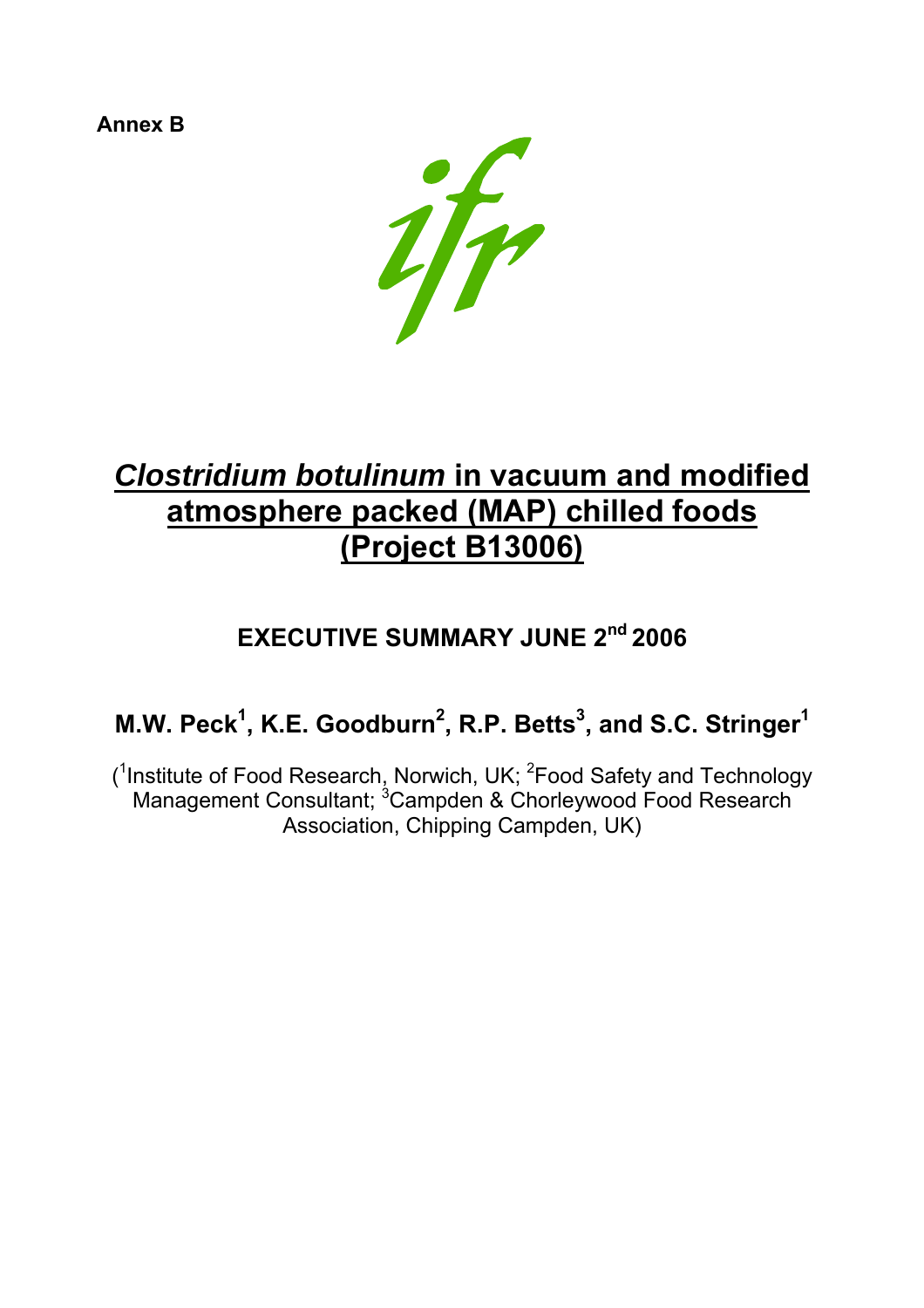#### **1. Summary**

1. A substantial quantity of chilled foods has been sold in the UK and overseas in the last two decades, and when correctly stored has not been associated with foodborne botulism. Current practice would therefore appear to have a high degree of safety.

2. The majority of commercially produced pre-packaged chilled foods have a shelf life greater than 5 days, and some have a shelf life greater than 10 days without receiving any of the control measured specified by the ACMSF (1992). The ACMSF (1995) recommendation of 10 days at 5ºC/5 days at 10ºC is not adhered to any significant extent in the UK or elsewhere. The 10 day rule at 8ºC specified in the 1996 industry code of practice is only adhered to by major producers in the UK and Benelux market. In some countries (e.g. France, Finland), chilled products have been safely produced, over several decades, with shelf lives greater than 10 days. Many of these products will not have received a 6 log non-proteolytic *C. botulinum* process or any of the other control measured specified by the ACMSF (1992) and their shelf lives take account of lower temperature storage than 8ºC.

3. It is not easy to determine the maximum shelf-life of chilled foods at 8°C (where other controlling factors are not known) on only the data from 1307 independent challenge tests of toxin formation by inoculated non-proteolytic *C. botulinum*. It is clear that, given the correct circumstances, if present, non-proteolytic *C. botulinum* is able to form toxin in 10 days or less at 8°C. Also, predictive models indicate that toxin formation can occur in 10 days or less at 8°C (the model in ComBase Predictor estimates toxin formation in 6 days at 8ºC). That toxin formation has not occurred in correctly stored short shelf-life chilled foods sold in the UK (and internationally) must be due to presence of one or more "unknown controlling factors". The difficulty is that the magnitude, variability, and nature of these "unknown controlling factors" is not known, and it is suspected that the magnitude, variability, and nature are not the same for all chilled foods. The position is therefore that while short shelf-life foods have been produced safely in the UK (and internationally) for more than two decades, it is not known why they are safe with respect to foodborne botulism, or what the safety margins are.

4. Based on the extensive sales of chilled foods without any incidence of foodborne botulinum (when correctly stored), it is recommended that current industrial practice (application of GMP, GHP and HACCP principles) continue, and that the FSA include a recommendation of "storage at ≤8°C and a shelf-life of ≤10 days" in their document, rather than "storage at ≤5°C and a shelflife of ≤10 days or storage at 5°-8°C and a shelf-life of ≤5 days". It is cautioned, however, that if present, non-proteolytic *C. botulinum* can form toxin in 10 days and less at 8°C, and there is insufficient clear information as to what the safety margins are in foods as sold, particularly when attempting to take into account the temperature performance of the complete chill chain throughout foods' shelf lives. It is therefore strongly recommended that extreme caution be used when modifying current industrial practice (e.g. extending the shelf-life of chilled foods over that currently used), and in the development of new products. Since, although current industrial practice appears safe, it is possible that chilled foods could be produced for which a 10 day shelf life at 8°C would not be suitable. It would seem logical to apply this approach to all chilled food sold in the UK.

5. It was noted in several studies that toxin formation by non-proteolytic *C. botulinum* was as rapid (or in some circumstances more rapid) in foods packed in air as under VP or low-oxygen MAP. This is presumably because there is no oxygen in the food, i.e. the food is reduced. Packaging under air or a similar oxygen-containing atmosphere is therefore not a guarantee that toxin formation by non-proteolytic *C. botulinum* will be prevented.

6. It has been brought to our attention that some chilled VP/MAP foods such as meat may be given a "rolling 10 day shelf-life". That is, the product is opened during the initial 10 day shelf-life, some is used, and then the remainder is repacked and given a further 10 day shelf-life. Thus, the shelf-life is extended beyond 10 days without the identification of other factors that control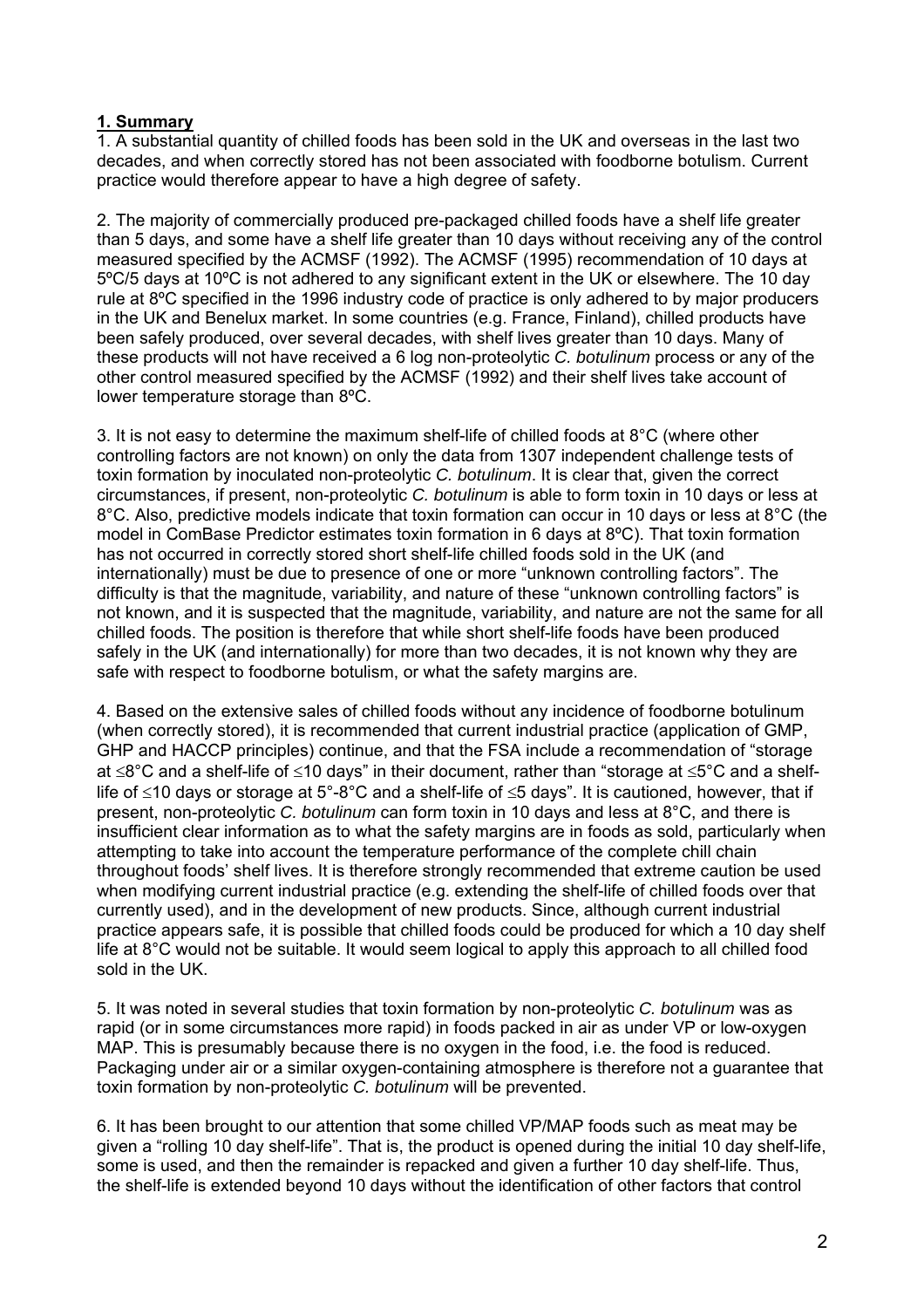toxin formation by non-proteolytic *C. botulinum*. While we are not aware of this practice leading to outbreaks of botulism, this represents a significant divergence from the guidance and would appear to be a high risk practice. It is therefore proposed that for foods where no other controlling factor can be identified, the maximum shelf-life is 10 days, and that this commences once the product is first vacuum or modified atmosphere packed. The shelf-life must not be restarted if the product is subject to a further packing under vacuum or modified atmosphere, unless other controlling factors (as described by the ACMSF) are applied.

7. Improvements in temperature control throughout the chill chain could make a significant contribution to microbiological food safety with respect to foodborne pathogens that are able to grow at chilled temperatures, such as non-proteolytic *C. botulinum* and *Listeria monocytogenes*. It is noted that maintenance at a temperature of 5ºC was recommended by Richmond in 1991. The chill chain of major UK multiples is targeted at 5ºC or below throughout distribution and retail display. In practice, available surveys of all types of UK chilled food outlets (including major multiples, farmers markets, small stores and other outlets) indicated that the average temperature at retail was 4°C-6°C, with 6% of samples at >8°C. In the UK, domestic refrigerators are replaced on average every 8 years, thus the last domestic refrigerator survey that was carried out in 1990 is of date, and needs to be re-run in order to ensure the UK has up to date information on domestic refrigerator temperature performance. The 1990 UK survey found that there was variation in performance between domestic fridges and within each refrigerator over time. Also, different temperatures were recorded in different parts of single refrigerators. The overall mean temperature was 6.6°C, with approximately 9% of the time spent at >9°C. Temperature control in the chill chain appears to be similar in other developed countries.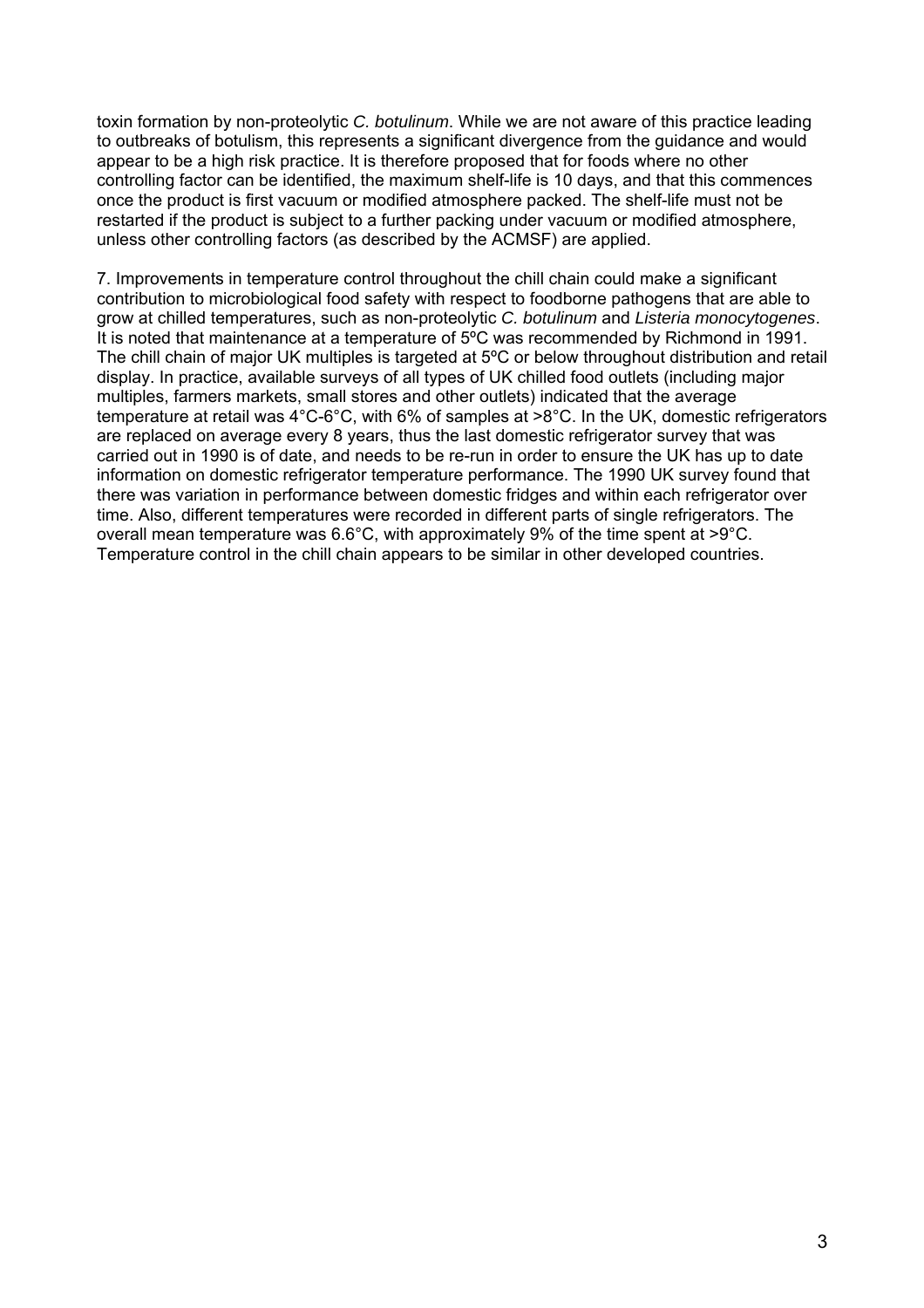## **2. Introduction**

Foodborne botulism is a severe disease. It is an intoxication resulting from consumption of preformed botulinum neurotoxin in food, with as little as 30 ng of neurotoxin sufficient to cause illness and even death. The consumption of as little as 0.1g of food in which *Clostridium botulinum* has grown can result in botulism. Foodborne botulism is primarily associated with two physiologically and genetically distinct clostridia, proteolytic *C. botulinum* and nonproteolytic *C. botulinum*. Proteolytic *C. botulinum* is a mesophile, with a minimum growth temperature of 10°C-12°C, while non-proteolytic *C. botulinum* is a psychrotroph that grows and forms toxin at 3.0°C (Table 1).

Table 1 Characteristics of the two physiologically and genetically distinct clostridia most frequently associated with foodborne botulism

|                                           | Proteolytic C. botulinum<br>(mesophile) | Non-proteolytic C. botulinum<br>(psychrotroph) |
|-------------------------------------------|-----------------------------------------|------------------------------------------------|
|                                           |                                         |                                                |
| neurotoxins formed                        | A, B, F                                 | B, E, F                                        |
| minimum growth pH                         | 4.6                                     | 5.0                                            |
| minimum growth temperature                | $10-12$ °C                              | $3.0^{\circ}$ C                                |
| maximum growth NaCl                       | 10%                                     | 5%                                             |
| spore heat resistance $(D_{100\degree}c)$ | $>15$ min                               | $0.1$ min                                      |

In view of the severity of botulism, regulators and industry work hard to ensure that the risk of it occurring is very low. This has led to the production of various guidelines, recommendations and codes of practice with respect to the control of *C. botulinum* in foods, including VP (vacuum packed) and MAP (modified atmosphere packed) chilled foods. There has been a substantial increase in sales of VP/MAP chilled foods over the last two decades. These foods address consumer demand in being of high quality and requiring little preparation time. The principal microbiological safety hazard is foodborne botulism, as presented by non-proteolytic *C. botulinum*.

In 1992, the ACMSF published a report that made recommendations on the safe production of VP/MAP chilled foods with respect to *C. botulinum* and the associated foodborne botulism hazard. These were:

(1) storage at <3.0°C\*

- (2) storage at  $\leq 10^{\circ}$ C and a shelf-life of  $\leq 10$  days (the "10 day rule")
- (3) A heat treatment of 90°C for 10 min or equivalent lethality (e.g. 80°C for 129 min, 85°C for 36 min) combined with storage at chill temperature (designed to give a 6D process for nonproteolytic *C. botulinum*)\*\* .
- (4) A ≤pH 5.0 throughout the food, combined with storage at chilled temperature
- (5) A salt concentration ≥3.5% throughout the food, combined with storage at chilled temperature
- (6) An  $\leq a_{w}$  0.97 throughout the food, combined with storage at chilled temperature
- (7) Combinations of heat treatment and other preservative factors which can be shown consistently to prevent growth and toxin production by *C. botulinum,* combined with storage at chilled temperature

Notes:

\* originally 3.3°C, but growth has now been demonstrated at 3.0°C

\*\* chill temperature is specified as 8°C in England, Wales and Northern Ireland. In Scotland the requirement is to keep chilled food in "a refrigerator, or refrigerating chamber, or a cool ventilated place".

All of these recommendations are still in place, except for the second one. The second recommendation deals with the maximum shelf-life/storage temperature for chilled foods for which no other controlling factors could be demonstrated, and is known as the "10 day rule".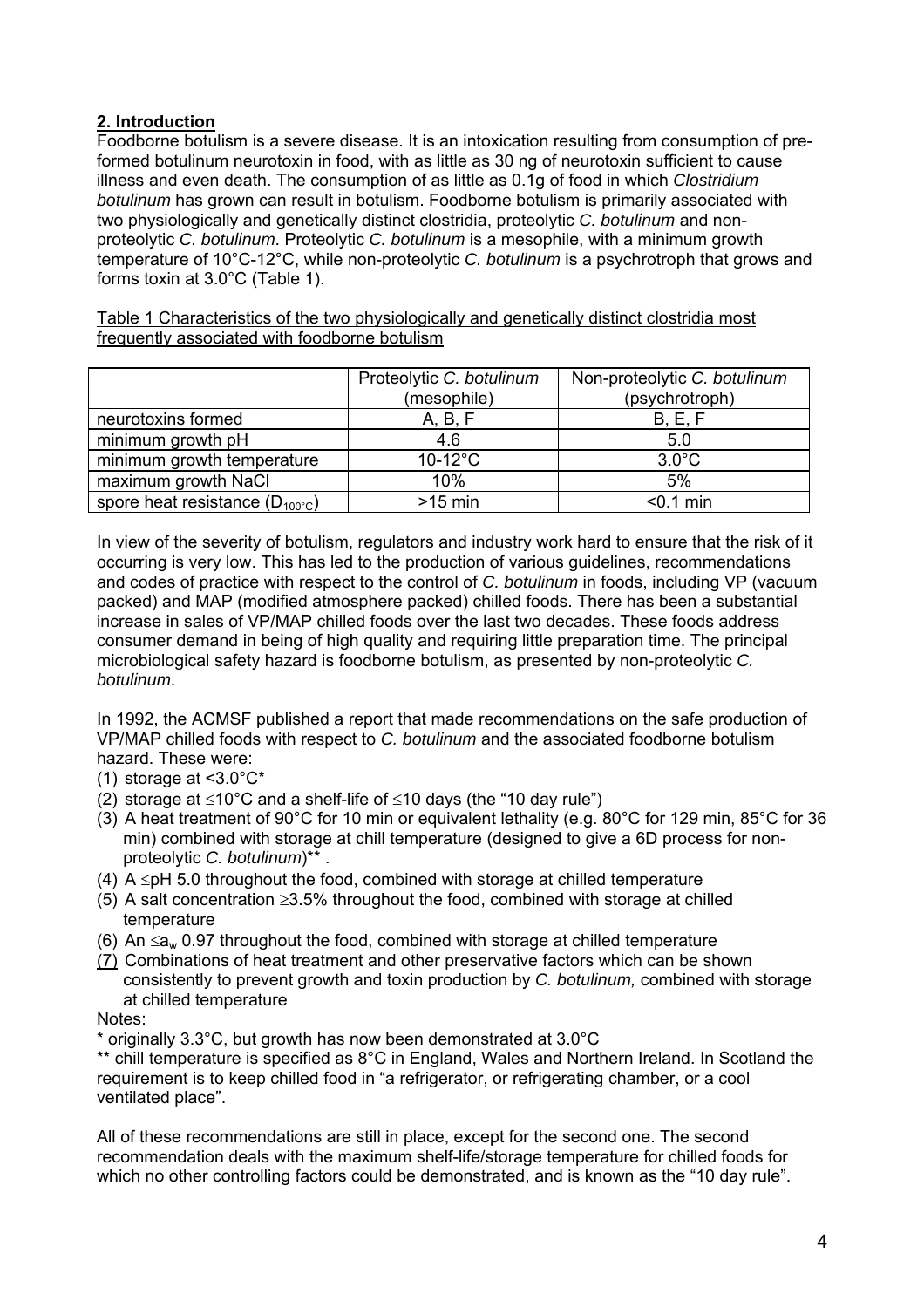In response to questions raised by a team drawing up an industry code of practice (at CCFRA), in 1995 the ACMSF revised this recommendation on the basis of a review of 31 references from the literature on the production of toxin by non-proteolytic *C. botulinum* within 10 days at ≤10°C in foods or food materials. The ACMSF also took account of predictions from a PC based version of Food MicroModel and unpublished data on *C. botulinum* (both provided by Dr. Baird-Parker, Unilever Research). In 1995, the ACMSF revised the second recommendation (10 day rule) to "storage at ≤5°C and a shelf-life of ≤10 days, or storage at 5°-10°C and a shelf-life of ≤5 days".

The group involved in drawing up an industry code of practice at CCFRA, considered the recommendations of the ACMSF (made in 1992 and in 1995), and replaced the second recommendation (10 day rule) with "storage at ≤8°C and a shelf-life of ≤10 days". The temperature of 8°C was selected as it is the legal upper limit for chilled food storage in England, Wales and Northern Ireland, rather than there being any scientific evidence regarding unsuitability of storage at 10°C. This code of practice was developed in conjunction with representatives of MAFF/Department of Health, and probably reflects much current industrial practice as it stands today, where specific controlling factors (e.g. 6 log reduction process, Aw, pH controls, other specific controls) are not present.

In response to a request from the ACMSF, in 2003 the FSA produced a draft small concise guidance document on the safe production of VP/MAP chilled foods with respect to *C. botulinum*. The recommendations included in this document are similar to those made by the ACMSF in 1995, and the industry code of practice in 1996, with an important difference for foods with a short shelf-life where other specific controlling factors cannot be demonstrated (10 day rule) (Table 2). At the ACMSF meeting held on 18<sup>th</sup> September 2003, the ACMSF agreed that the FSA concise document should go out to full public consultation. The consultation period ended in August 2004. The most significant issue raised by the consultation surrounded a perceived change in the "10 day rule", and highlighted differences between the ACMSF recommendations and the industry code of practice. The different recommendations are summarised in Table 2.

| Recommendation from                                | Maximum storage temperature and shelf life<br>recommended                                                              |
|----------------------------------------------------|------------------------------------------------------------------------------------------------------------------------|
| <b>ACMSF (1992)</b>                                | storage at $\leq 10^{\circ}$ C and a shelf-life of $\leq 10$ days                                                      |
| <b>ACMSF (1995)</b>                                | storage at $\leq 5^{\circ}$ C and a shelf-life of $\leq 10$ days, or<br>storage at 5°-10°C and a shelf-life of ≤5 days |
| <b>Industry Code of Practice</b><br>(CCFRA, 1996)  | storage at $\leq 8^{\circ}$ C and a shelf-life of $\leq 10$ days                                                       |
| FSA draft concise guidance<br>document (FSA, 2003) | storage at $\leq 5^{\circ}$ C and a shelf-life of $\leq 10$ days, or<br>storage at 5°-8°C and a shelf-life of ≤5 days  |

Table 2 Recommendations on ensuring the safety of short shelf life chilled foods when other specific controlling factors cannot be demonstrated

At its meeting in December 2004, the ACMSF concluded that in the light of the concerns that were raised in response to the consultation, it needed to examine recent scientific evidence before advising on the FSA concise guidance document with respect to recommendations for foods with a short shelf-life where other specific controlling factors cannot be demonstrated (10 day rule). The ACMSF proposed that the FSA commission an independent review of the current scientific evidence, with the findings to be presented at a future ACMSF meeting. The purpose of this document is to provide the ACMSF with all the necessary up to date information to enable them to judge recommendations included in the FSA document on "foods with a short shelf-life where other specific controlling factors cannot be demonstrated".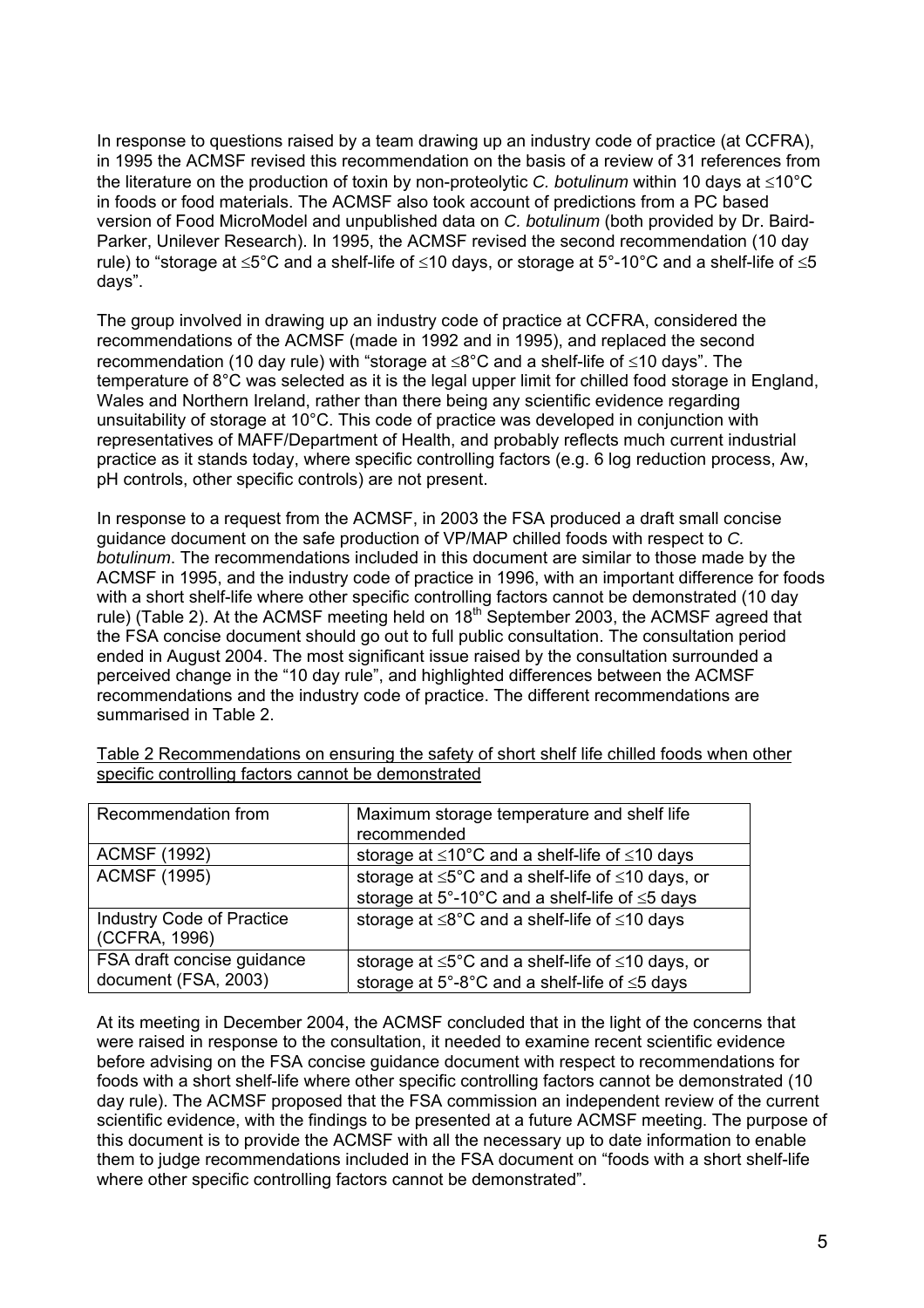## **3. Production and sales of chilled VP/MAP foods**

The range of chilled foods sold in the UK and internationally is extremely varied, and the market is large. It is estimated that approximately 6 x 10<sup>9</sup> packs of chilled food are sold in the UK each year, and it is likely that more than  $10^{11}$  packs have been sold during the two decades (Table 3). These chilled foods are packed under MAP, VP, air and other atmospheres containing oxygen. Even when air/oxygen is present above the food, there may be little oxygen within the food (i.e. the food is reduced), and these foods should be considered to present a similar botulism risk as MAP or VP foods.

| Table 3 Details of chilled foods sold in the UK |  |  |  |
|-------------------------------------------------|--|--|--|
|                                                 |  |  |  |

| <b>Product</b>                                         | <b>Packing</b><br>(VP/MAP/Air) | <b>Mean</b><br>number of<br>packs sold<br>per annum<br>(million)* | <b>Shelf life</b>                                                                     | <b>UK legal</b><br>storage<br>temperature<br>$(^{\circ}C)^{**}$ | <b>Notes</b>                                                        |
|--------------------------------------------------------|--------------------------------|-------------------------------------------------------------------|---------------------------------------------------------------------------------------|-----------------------------------------------------------------|---------------------------------------------------------------------|
| Raw red meat                                           | VP (primals,<br>retail)        | 1,153                                                             | < 6m (primals)<br>13d (retail)                                                        | $\overline{7}$                                                  | High $O_2(70%)$                                                     |
|                                                        | MAP (retail)                   |                                                                   | $<$ 10d                                                                               |                                                                 |                                                                     |
| Meat<br>preparations                                   | <b>MAP</b>                     | 912                                                               | minced meat: 8d<br>major multiple, 14-<br>21d butcher                                 | 4                                                               |                                                                     |
| Poultry<br>preparations                                | <b>MAP</b>                     | 327                                                               | 10d                                                                                   | 4                                                               | Low $O2$                                                            |
| Poultry/products                                       | <b>MAP</b>                     | 256                                                               | 10d (uncured)<br>28-35d (cured)                                                       | 4 (whole)<br>8(products)                                        | Low $O2$                                                            |
| Sliced cooked<br>meat and<br>alternatives              | <b>MAP</b>                     | 1,128                                                             | 10-15d (uncured)<br>15 to >30d (cured)                                                | 8                                                               | Nitrite (cured)                                                     |
| Fish and<br>seafood                                    | <b>MAP</b>                     | 700                                                               | 5-7d (MAP fresh fish)<br>8-9d (MAP cooked<br>prawns)<br>21-28d (VP seafood<br>sticks) | On melting ice<br>(unpacked)<br>8                               | High $O_2$ (30%)<br>(fresh<br>fish/seafood and<br>smoked trout)     |
| Smoked fish                                            | <b>VP</b>                      | 15                                                                | $6-16d$                                                                               | 8                                                               | Smoked trout not<br>generally VP in<br>UK, NaCl is a key<br>CCP     |
| <b>Mussels</b>                                         | VP (cooked)<br>MAP (live)      | $\overline{2}$                                                    | 10d to >21d (VP,<br>cooked, not retorted)<br>6-9d (MAP, live)                         | On melting ice<br>(unpacked)<br>8                               |                                                                     |
| Bagged salads                                          | <b>MAP</b>                     | 71                                                                | $4-7d$                                                                                | 8                                                               | Iceberg lettuce                                                     |
| Bagged salads                                          | Air                            | 286                                                               | $4-7d$                                                                                | 8                                                               | Excl. iceberg.<br>Film permeability<br>regulates pack<br>atmosphere |
| Fresh pasta and<br>gnocchi                             | <b>MAP</b>                     | 86                                                                | ≤35d (longer for<br>imports)                                                          | 8                                                               | Low $a_w$ (not<br>NaCl), chill                                      |
| Cooked chilled<br>ready meals                          | Air - low $O_2$ in<br>meal     | 1,185                                                             | <10d, longer for<br>8<br>imports                                                      |                                                                 | 10 day rule<br>applied<br>(voluntary)                               |
| Total mean number of packs<br>sold per annum (million) |                                | 6,121                                                             |                                                                                       |                                                                 |                                                                     |

\* Typically based on sales over the last five years

\*\* chill temperature is specified as 8°C in England, Wales and Northern Ireland. In Scotland the

requirement is to keep chilled food in "a refrigerator, or refrigerating chamber, or a cool ventilated place".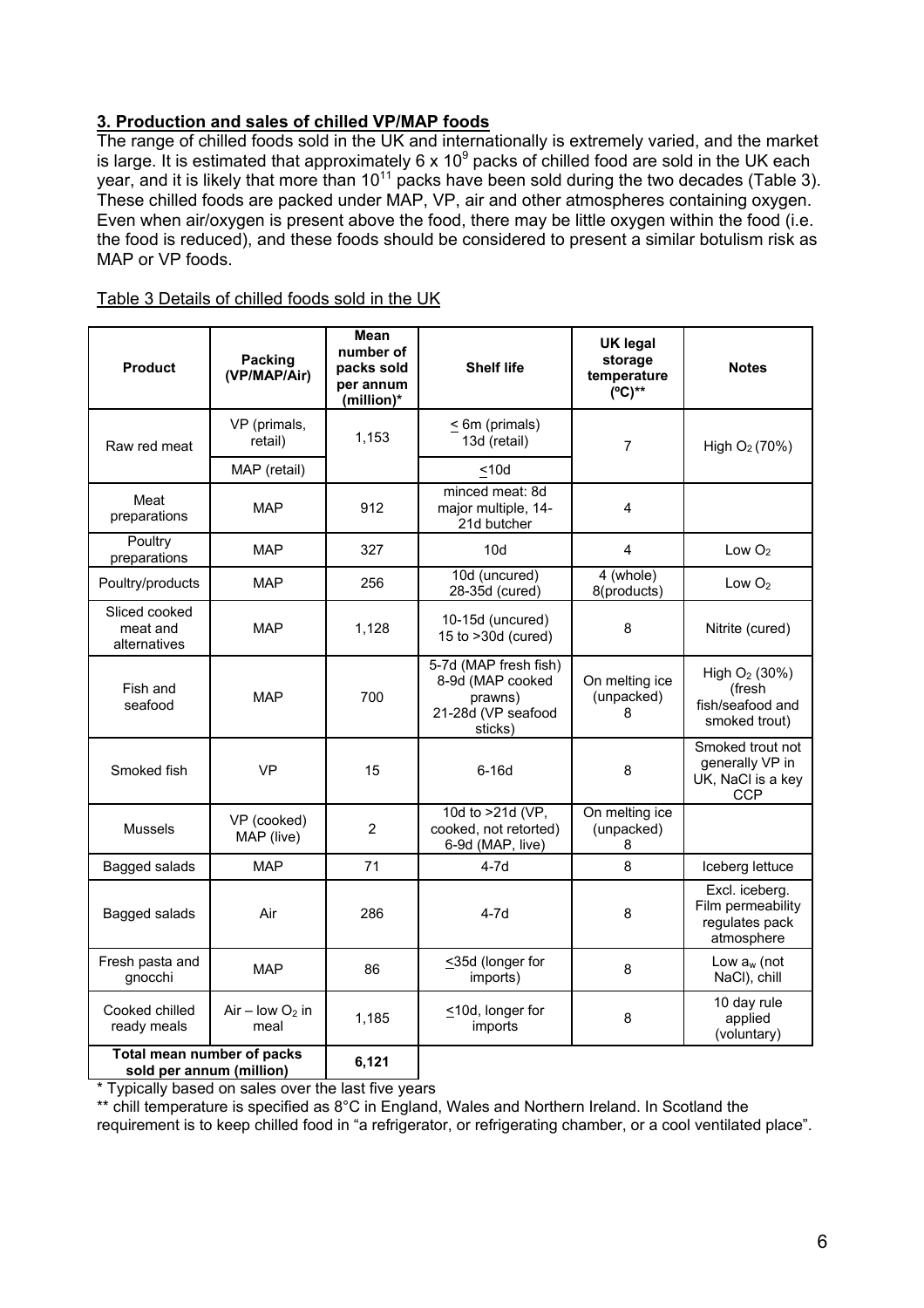While the chilled food market in the UK is one of the largest in the world, other countries also have significant chilled food markets. It may be that global sales are an order of magnitude higher than those in the UK. It estimated that more than 1.5 x  $10^{10}$  pre-packed chilled ready meals have been consumed in the EU in the last 20 years. In 2004, 1.0 x 10<sup>9</sup> pre-packed chilled ready meals were consumed in the UK, 4.5 x 10<sup>8</sup> meals in France, 1.8 x 10<sup>8</sup> meals in Germany, 1.2 x 10<sup>8</sup> meals in Finland, and 7.5 x 10<sup>7</sup> meals in Italy. All of these products had a shelf life greater than 5 days, and many had a shelf life greater than 10 days without receiving a 6 log non-proteolytic *C. botulinum* process or any of the other control measures specified by the ACMSF (1992). The ACMSF (1995) rule of 10 day at 5ºC/5 day at 10ºC is not adhered to any significant extent in the UK or elsewhere. The 10 day rule at 8ºC (CCFRA, 1996) is only adhered to by major producers in the UK and Benelux market. In some other countries (e.g. France, Finland), chilled products have been produced, over several decades, with shelf lives greater than 10 days. Many of these products will not have received a 6 log non-proteolytic *C. botulinum* process or any of the other control measured specified by the ACMSF (1992).

#### **4. The position in the UK, other European countries and internationally with respect to guidance on control of non-proteolytic** *C. botulinum* **in chilled VP/MAP foods**

The only legal requirements in the UK in relation to VP/MAP chilled foods are that they should be produced using HACCP principles, as required under European hygiene law, and that they should be stored at a maximum of 8ºC (as defined in law in England, Wales and Northern Ireland), or a refrigerator, refrigerating chamber, or a cool ventilated place (as specified in regulations in Scotland). As discussed above, recommendations have been made by the ACMSF (1992 and 1995), and there is guidance in an industry code (CCFRA, 1996). The code recommendations were taken up widely by professional food manufacturers and retailers in the UK and were taken forward into various other guidance documents. Both in the UK and internationally, a variety of approaches are described, and most allow for flexibility of control measures on the basis of safety being demonstrable by the manufacturer on the basis of HACCP.

#### THERMAL PROCESSING

Many documents refer to 6-log non-proteolytic *C. botulinum* processes for long shelf life products (90°C/10 min or equivalent), which are based on the ACMSF 1992 approach. However, different z values are referred to, resulting in a range of processes that are intended to be equivalent, but which are not in reality. The appropriate choice of z value is a matter that needs to be addressed by research.

The use of heat treatments less than 90°C/10 min (or equivalents) can be effectively combined with storage temperature and shelf-life to prevent toxin formation from 10<sup>6</sup> spores of nonproteolytic *C. botulinum* (i.e. provide a 6-log non-proteolytic *C. botulinum* process). For example, heating at 80°C for 11 min prevented toxin formation at 8°C in 20 days, while heating at 80°C for 98 min prevented toxin formation at 8°C in 40 days.

In France, legislation has permitted the use of heat treatments that deliver less than a 6-log nonproteolytic *C. botulinum* process. For example, 1988 French legislation enabled ready meals receiving a process equivalent of 70ºC for 100 min (core temperature of 65ºC; and equivalent to only 90ºC for 1 min) to have a shelf life of up to 21 days, although the precise shelf life was to be determined by the manufacturer.

The French retail sous vide industry includes in its current approach the use of less than a 6-log non-proteolytic *C. botulinum* process. Heat treatments less than 90°C/10 min (or equivalents), such as 80°C for 93 min, combined with chilled storage regimes have been shown to provide for shelf lives of up to 30 days.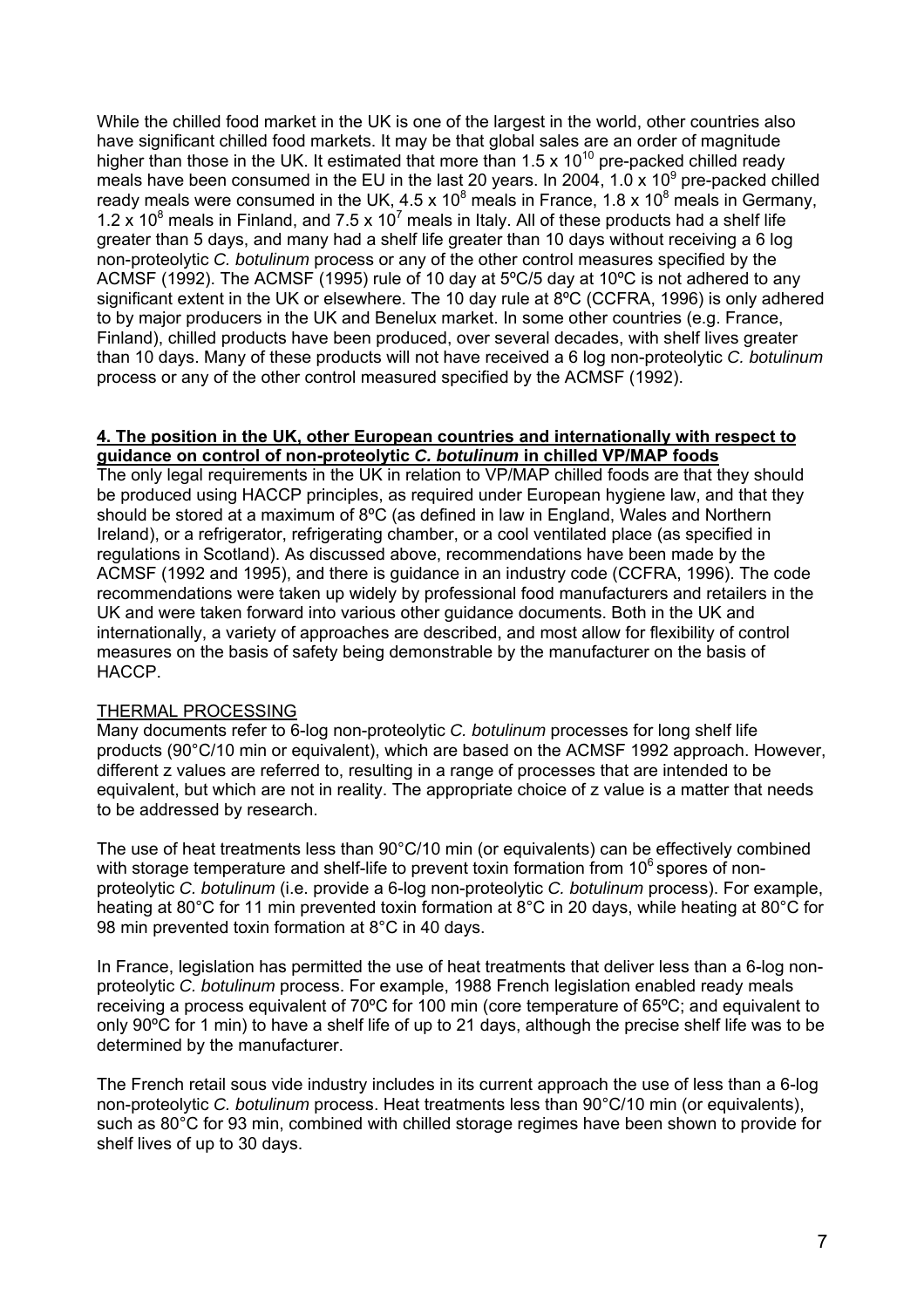All approaches either leave the selection of thermal processes to the manufacturer to determine using HACCP, or provide example thermal equivalents, with flexibility for equivalents or otherwise demonstrably effective processes to be used.

#### HURDLES AND INTRINSIC FACTORS

Examples of single hurdles targeted at control of non-proteolytic *C. botulinum* are included in many documents, such as those produced by the ACMSF (1992, 1995), and the Industry Code of Practice (CCFRA, 1996). Examples of the hurdles include, pH<5 throughout a product and its components, aw <0.97 throughout a product and its components, and NaCl 3.5% (aq) throughout a product and its components.

Some other documents appear to be targeted at control of other pathogens such as *Listeria monocytogenes* and proteolytic *C. botulinum* (e.g. CFSAN, 2005), rather than non-proteolytic *C. botulinum*.

The importance of HACCP is stressed, and allow for the manufacturer to select appropriate hurdles (e.g. CFA, ECFF and SYNAFAP guidelines).

#### CHILLED TEMPERATURE

Storage at temperatures of less than 3ºC are generally recognised as being a means of preventing growth and toxin formation by non-proteolytic *C. botulinum*.

In all approaches the main emphasis is on low temperature storage (not necessarily with specific limitation of shelf life). However, the specified temperatures vary. For example the Canadian and French approaches refer to 4°C as the national legal maximum, while in England, Wales and Northern Ireland this is 8°C. Further details are also given below.

#### SHELF LIFE

A wide range of approaches exist, but the emphasis is on demonstrable safety and HACCP.

In many cases the shelf-life relies on a controlling factor in addition to storage at chill temperature alone. For example, draft French industry guidance reflecting longstanding practice for sous vide foods allows for a shelf life of 21 days and potentially up to 30 days for products subjected to less than 6-log thermal reduction of non-proteolytic *C. botulinum*, provided that GHP is respected, and the product is distributed under controlled chill chain conditions.

Other advice relies on storage at 3°C or below. For example, Finnish Government advice in relation to cold smoked and gravad fish is for shelf life to be a maximum of 3 weeks at 3ºC (note that this is based on control of *Listeria monocytogenes*).

A general feature of many guidance documents is that a shelf life of 10 days is permitted under chilled storage conditions, and that if a shelf life of greater than 10 days is required then the manufacturer is required to make available appropriate data demonstrating safety. The importance of HACCP is stressed.

#### **5. Chilled storage and handling of foods**

The maximum temperature specified in legislation for retail of chilled food is 8°C in England, Wales and Northern Ireland. The Food Hygiene (Scotland) Regulations specify chilled food to be stored in a refrigerator, refrigerating chamber, or a cool ventilated place. Neither is there a harmonised approach to legislated temperature rules within the EU, with temperatures of  $0^{\circ}$ C to 8°C specified in different countries. There are also different requirements for different food groups.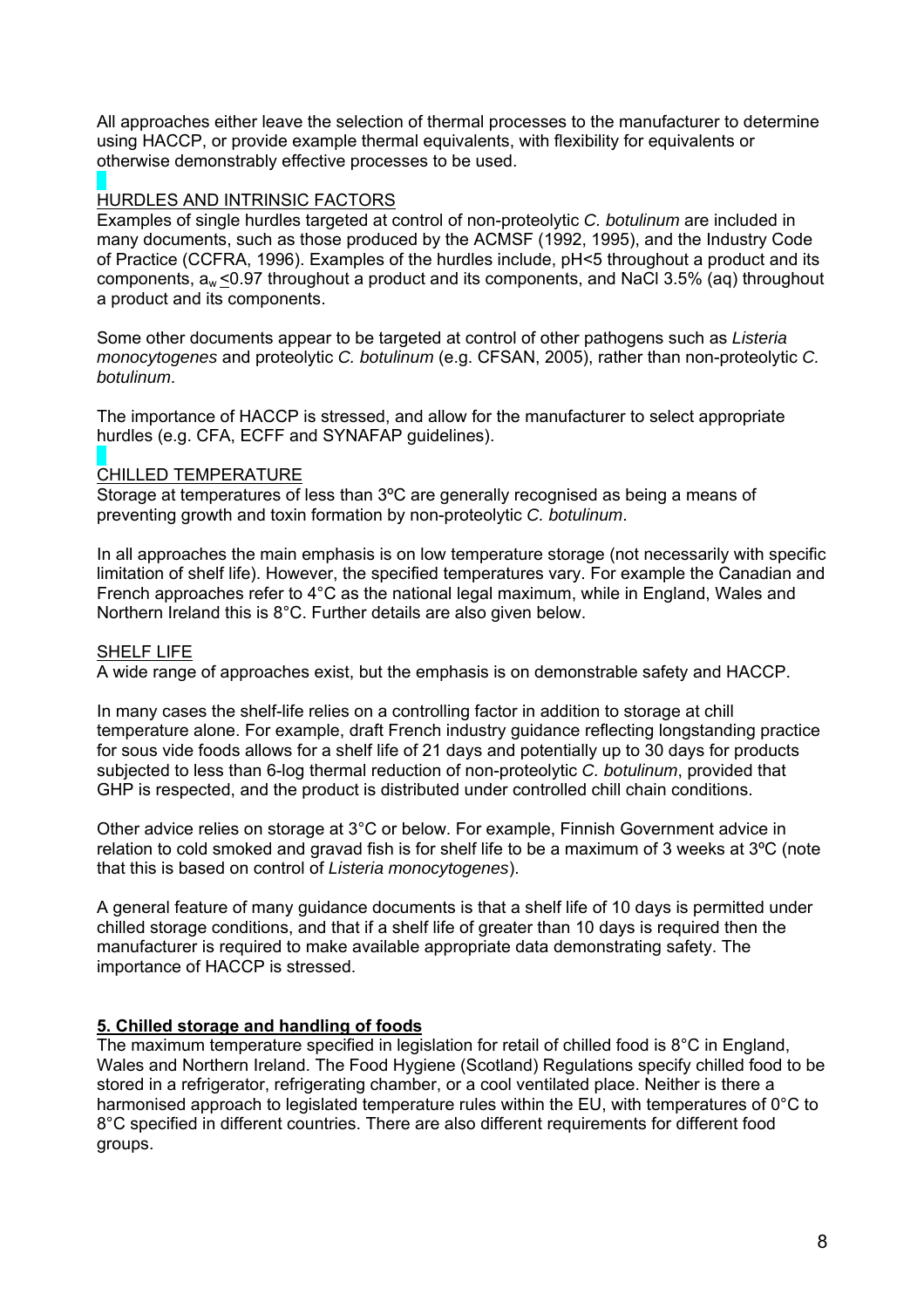Within the UK, when held and distributed by the manufacturer, it is likely that chilled food is maintained at no more 5°C, and probably lower. Indeed, agreed retailer own label chilled prepared food temperature on delivery to retailers' Regional Distribution Centres is commonly set at 5ºC maximum, through commercial agreements.

In practice, surveys of all chilled food outlets (including major multiples, farmers markets, small stores and other outlets) indicated that in the UK, the average temperature at retail was 4°C-6°C, with 6% of samples at >8°C. The position appears similar in many other European countries.

In the UK, a 1990 study showed that transportation of food from the point of purchase to the domestic refrigerator took an average of 43 min, with most achieved in 60 min. The majority of people (87%) did not chill food during transport, and in some cases the food reached temperatures in excess of 20°C, albeit for a short period of time. It took several hours for the food to cool to below 7°C. The increased use of insulation bags or boxes would help consumers maintain the chill chain.

Chilled food purchased through mail order is exempt from legislation in England, Wales and Northern Ireland, although the temperature should be maintained at a "safe level". A MAFF study in 1991 reported that mail order chilled foods spent 70% of their time at 8°C or higher, and that the average temperature on receipt was 15°C. Since 15 years have elapsed, there would be merit in repeating the survey of the temperature control of chilled mail order foods. MOFFA (Mail Order Fine Foods Association) state that "if the temperature is likely to rise in transit above 8°C, the main order operator should be confident that it is safe by reference to supporting technical or other data".

Domestic refrigerators are present in >99% of households in the UK, and on average are replaced every 8 years. Refrigerators provide a key food safety device within the domestic kitchen, their correct operation will reduce the risks of the growth of food poisoning organisms in foods stored within them. Unfortunately there is a lack of recent published data on the temperatures of domestic refrigerators and the last UK domestic refrigerator survey was carried out in 1990. In order to ensure the UK has up to date information on domestic refrigerator temperatures, a new survey is required.

The 1990 UK survey found that the mean domestic fridge temperature ranged from -1°C to 11°C over a 7 day period, and that the overall mean temperature was 6.6°C, with 65-70% of fridges at more than 5°C. There was variation in performance between fridges, and within each fridge over time. Different temperatures were also recorded in different parts of single fridges. Overall, for all domestic fridges the time spent at various temperatures were as follows; 28% of the time at  $5.0^{\circ}$ C, 35% of the time at 5.0-6.9°C, 28% of the time at 7.0-8.9°C, and 9% of the time at >9°C. The position appears similar in other countries, and an average temperature of 6.64°C has been reported for European fridges. It was recommended in 1991 that the maximum temperature of domestic fridges in the UK should not exceed 5°C.

A survey of consumer behaviour in France established that for short shelf life chilled products, approximately 60% of the shelf life was spent in commercial refrigeration, and 40% in domestic refrigeration. The general applicability of this to other countries is not known, given different practices in various countries.

UK consumer understanding of the "use by date" or "best before date" is poor, and UK consumer handling of chilled foods in practice needs to be more widely studied. Recent FSA data indicate that 27-34% of consumers believe that food past the "use by date" or "best before date" should be thrown away, 24-31% of consumers believe that such food might be past its best but not necessarily unsafe to eat, and 36-37% believe that the action would depend on the food. An earlier survey found that 26% of consumers would eat products after the expiry of their use by date.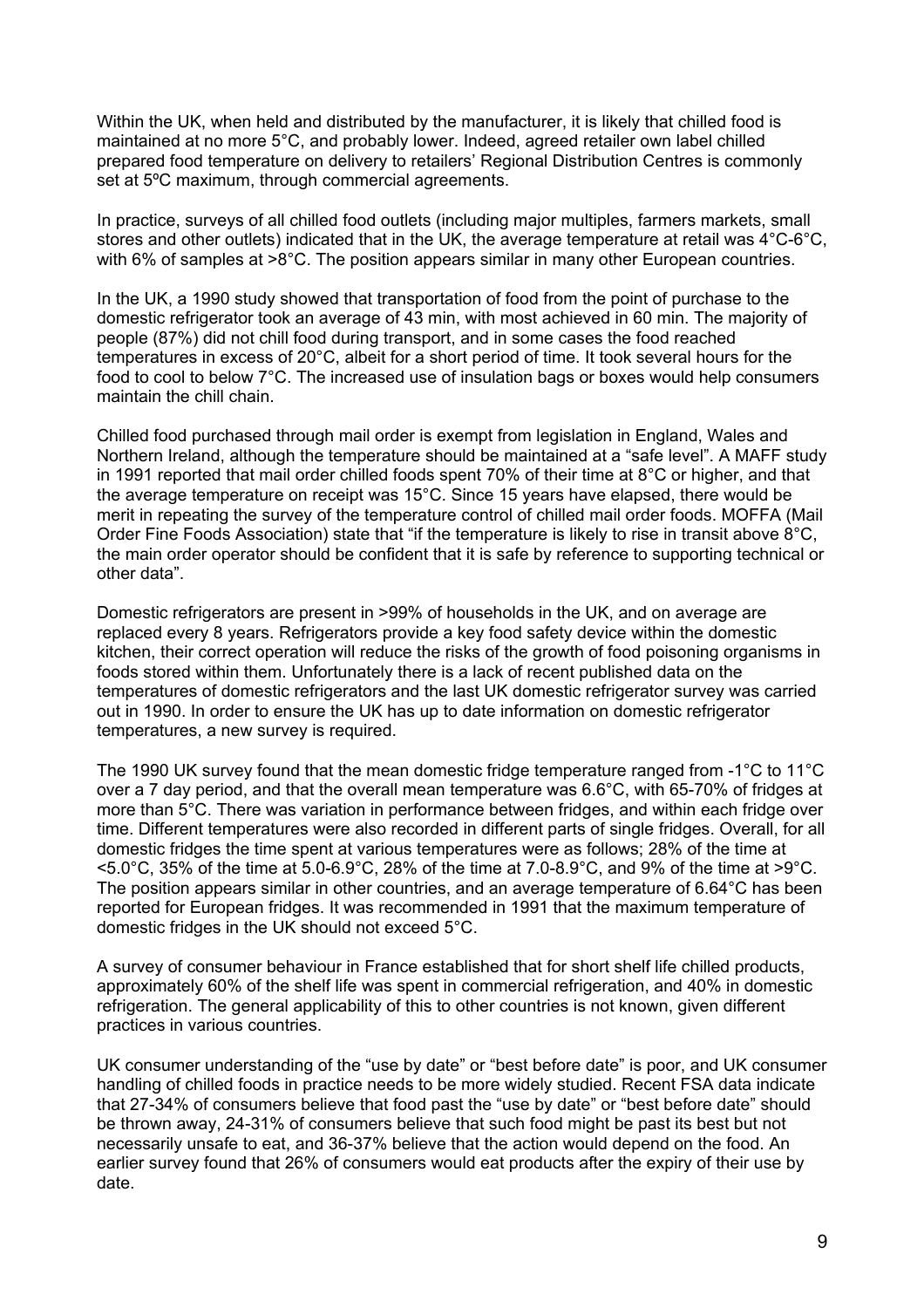It is suggested that the UK continues to strive for better temperature control throughout the chill chain (including domestic storage), and that 5°C is adopted as a target for best practice. This could be aided by new domestic refrigerators including chill compartments and a temperature measuring device to assist consumers in assuring the appropriate chilled storage of foods. This proposal is made in order to further extend the margins of safety of chilled foods with respect to psychrotrophic foodborne pathogens, rather than on the basis of any specific problems.

#### **6. Recent incidents of foodborne botulism**

Foodborne botulism is a severe and deadly disease, with most outbreaks associated with homemade foods where known control measures have not been implemented. More rarely, outbreaks of foodborne botulism have been associated with commercial foods and with restaurants. Very large costs are associated with botulism outbreaks involving commercial foods, and are orders of magnitude greater than those associated with other foodborne pathogens (e.g. *Salmonella*, *Listeria*).

Foodborne botulism is most frequently associated with proteolytic *C. botulinum* or with nonproteolytic *C. botulinum*, than with other neurotoxin-forming clostridia. Proteolytic *C. botulinum* is a mesophile, has a minimum growth temperature of 10°C-12°C, and forms toxins of types A, B and F. Non-proteolytic *C. botulinum* is a psychrotroph that is able to grow and form toxin at 3.0°C, and forms toxins of types B, E and F. In view of its ability to grow and form toxin at 3.0°C, non-proteolytic *C. botulinum* is a larger concern in chilled foods.

In order to collect literature data on toxin formation in chilled foods/food materials, an extensive literature search was carried out. In Europe, more than 2,500 cases of foodborne botulism were reported in 1999/2000. In the UK, 62 cases of foodborne botulism were reported between 1922 and 2005 (Table 4). Twenty of these cases were fatal. In the last twenty years there have been 34 cases of foodborne botulism in the UK, three of which have been fatal. Non-proteolytic *C. botulinum* has been associated with one outbreak of botulism in the UK (four cases and two deaths) that involved post-process contamination of ambient stable canned salmon in 1978. Non-proteolytic *C. botulinum* has not been associated with foodborne botulism in correctly stored chilled foods in the UK.

| Year | Food vehicle                               | Home prepared | Number of      | Toxin          |
|------|--------------------------------------------|---------------|----------------|----------------|
|      |                                            | food          | cases (deaths) | type           |
| 1922 | Duck paste                                 | No            | 8(8)           | $A^{\nu}$      |
| 1932 | Rabbit and pigeon broth                    | Yes           | 2(1)           | ?              |
| 1934 | Jugged hare                                | Yes           | 1(0)           | ?              |
| 1935 | Vegetarian nut brawn                       | Yes           | 5(4)?          | $A^r$          |
| 1935 | Minced meat pie                            | Yes           | 1 (1)          | B              |
| 1949 | Macaroni cheese                            | Yes           | 5(1)           | ?              |
| 1955 | Pickled fish (from Mauritius)              | 7             | 2(0)           | $A^P$          |
| 1978 | Canned salmon (from USA)                   | No.           | 4(2)           | E <sub>u</sub> |
| 1987 | Rice and vegetables (Kosher airline meal)  | No.           | 1(0)           | $A^{\vdash}$   |
| 1989 | Commercial hazelnut yoghurt                | No.           | 27<br>(1)      | $B_{h}$        |
| 1998 | Home bottled mushrooms in oil (from Italy) | Yes           | 2(1)           | $B_{h}$        |
| 2002 | Homemade sausage (from Poland)             | Yes           | 1 (1)          | B              |
| 2004 | Commercial chilled organic hummus          | No            | 1(0)           | $\star$        |
| 2005 | Travel from Georgia                        | 2             | 1(0)           | $A^F$          |
| 2005 | Home preserved pork (from Czech Republic)  | Yes           | 1(0)           | B              |

#### Table 4 Foodborne botulism incidents reported in the UK

<sup>P</sup> = proteolytic *C. botulinum*, <sup>n</sup> = non-proteolytic *C. botulinum* 

\* Case is suspected and not confirmed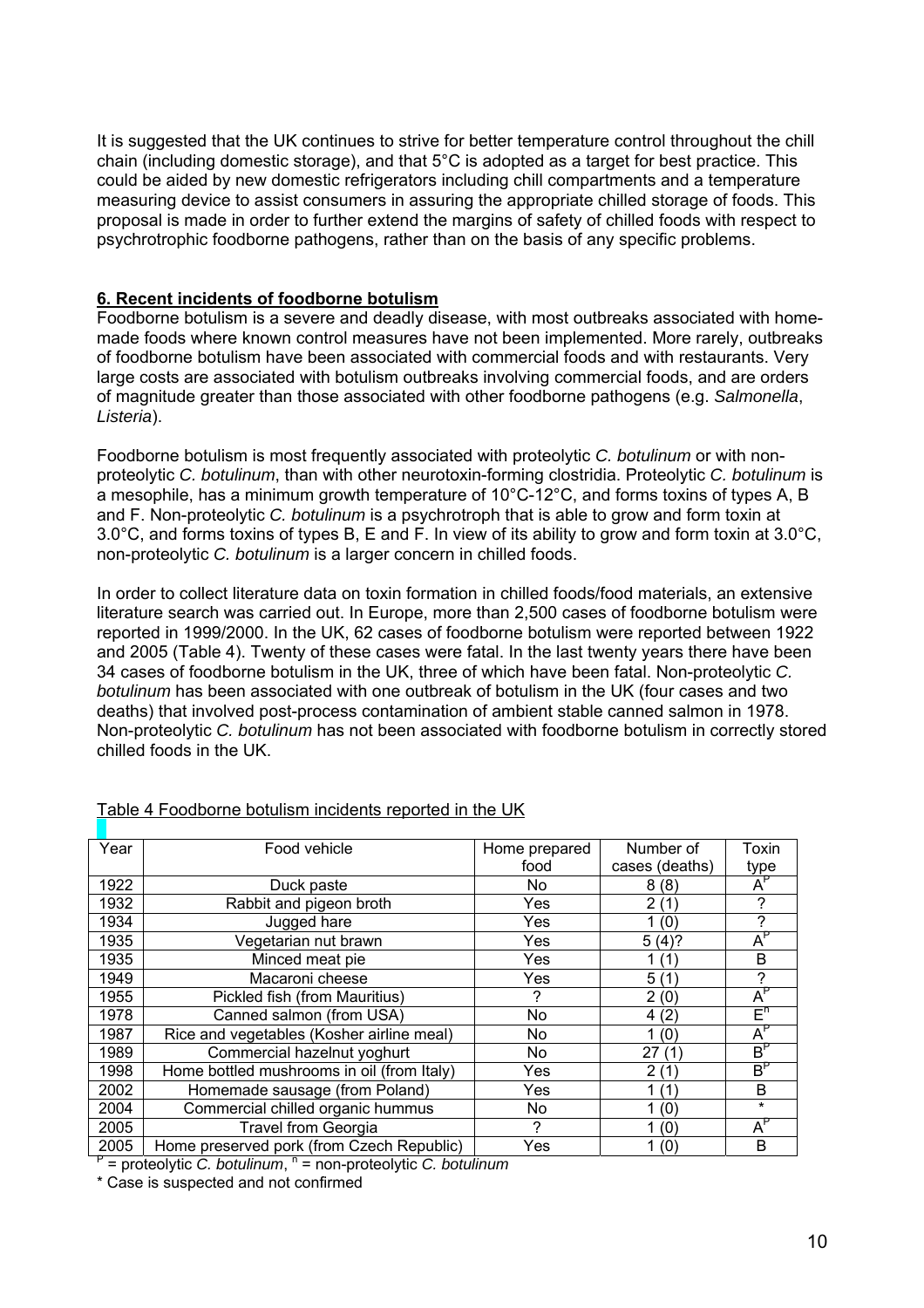Outbreaks of foodborne botulism have only been associated with commercially produced chilled foods when they have been time/temperature abused, and also when botulinum toxin has been inadvertently added (with a food component) to a correctly chilled food product. There have been outbreaks associated with each of these scenarios in the UK, and in other countries. Twelve examples are given in Table 5.

| Country<br>(year)    | Product                                                                            | Organism and<br>toxin type        | Cases<br>(deaths) | Factors contributing to<br>outbreak                                   |
|----------------------|------------------------------------------------------------------------------------|-----------------------------------|-------------------|-----------------------------------------------------------------------|
| Canada<br>(1985)     | Commercial garlic-in-oil                                                           | Proteolytic<br>C. botulinum B     | 36                | temperature abuse                                                     |
| <b>UK</b><br>(1989)  | Commercial hazelnut<br>yoghurt                                                     | Proteolytic<br>C. botulinum B     | 27(1)             | Toxin added with<br>hazelnut conserve to<br>correctly chilled yoghurt |
| <b>USA</b><br>(1990) | Barbequed [fresh]<br>surgeon fish (palani)                                         | C. botulinum B*                   | 3                 | temperature abuse                                                     |
| <b>USA</b><br>(1993) | Restaurant, commercial<br>cheese sauce                                             | Proteolytic<br>C. botulinum A     | 8(1)              | Recontamination and<br>temperature abuse                              |
| <b>USA</b><br>(1994) | Restaurant; potato dip<br>("skordalia") and<br>aubergine dip<br>("meligianoslata") | Proteolytic<br>C. botulinum A     | 30                | Toxin added with<br>potatoes to correctly<br>chilled yoghurt          |
| <b>USA</b><br>(1994) | Commercial clam<br>chowder                                                         | Proteolytic<br>C. botulinum A     | $\overline{2}$    | temperature abuse                                                     |
| <b>USA</b><br>(1994) | Commercial black bean<br>dip                                                       | Proteolytic<br>C. botulinum A     | 1                 | temperature abuse                                                     |
| Italy<br>(1996)      | Commercial<br>mascarpone cheese                                                    | Proteolytic<br>C. botulinum A     | 8(1)              | temperature abuse                                                     |
| Germany<br>(1997)    | Commercial hot-<br>smoked vacuum-<br>packed fish<br>("Raucherfisch")               | Non-proteolytic<br>C. botulinum E | $\overline{2}$    | Suspected temperature<br>abuse                                        |
| France<br>(1999)     | Commercial chilled fish<br>soup                                                    | Proteolytic<br>C. botulinum A     | 1                 | temperature abuse                                                     |
| Germany<br>(2004)    | Commercial vacuum-<br>packed smoked salmon                                         | Non-proteolytic<br>C. botulinum E | 1                 | Consumed after "use-by<br>date"                                       |
| <b>UK</b><br>(2004)  | Commercial chilled<br>organic hummus                                               | Not known                         | 1                 | Time/temperature abuse                                                |

Table 5 Examples of foodborne botulism involving commercial chilled foods

\* Not clear whether proteolytic *C. botulinum* or non-proteolytic *C. botulinum*

No cases of foodborne botulism can be attributed to non-proteolytic *C. botulinum* and correctly stored commercial chilled foods in the UK or overseas. There is, however, speculation that a recent change in aetiology of foodborne botulism in France may be associated with refrigerated vacuum-packed foods, although a link with commercial chill foods has not been established.

#### **7. Summary and discussion of data on growth and toxin formation by non-proteolytic** *C. botulinum* **at ≤10°C**

### SUMMARY OF DATA

Several predictive models have been developed for growth of non-proteolytic *C. botulinum*. Each model is based on a different dataset and gives a slightly different prediction but, in general, the models are constructed to deliver a fail-safe prediction of time to toxin formation when other factors are not limiting. Four predictive models have been considered: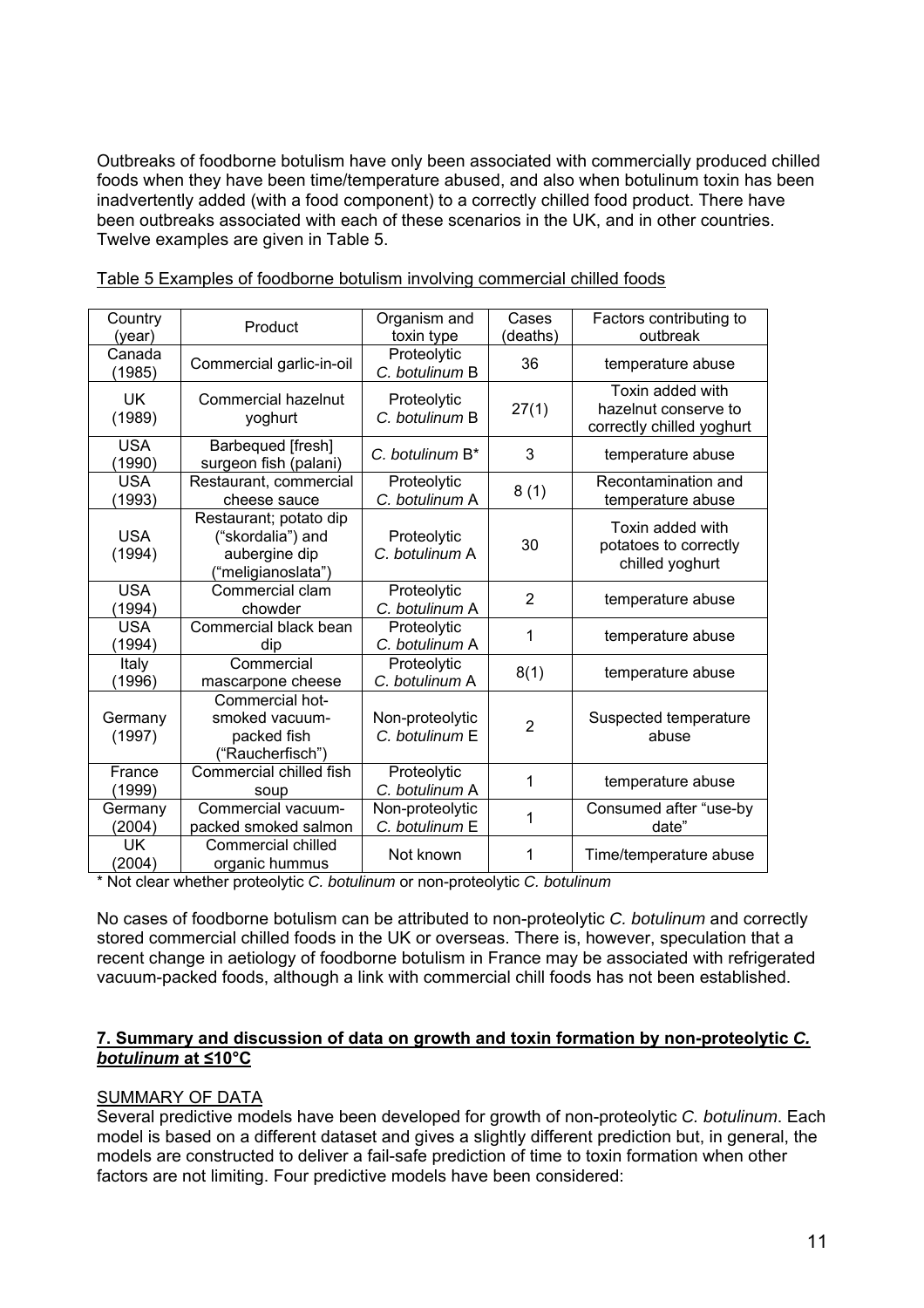- 1. Combase Predictor. This model was developed and validated by Graham *et al.* (1996), and is based on growth curves done in a microbiological broth medium. Most of the growth curves were at ≤10°C, and the model is most robust in this region. This model is freely available in ComBase Predictor (www.combase.cc). In this report, predicted time to a 1000-fold increase in viable count is taken to be time to toxin formation.
- 2. PMP (Pathogen Modeling Program). A probability model developed by Whiting and Oriente (1997) is freely available in PMP (www.arserrc.gov/mfs/PMP6\_CurMod.htm). This probability model is also based on tests done in a microbiological broth medium, but time to turbidity is used as the measure of toxin formation. In this report, time to toxin formation is taken as the time to turbidity from a starting concentration of  $10^4$  spores/ml.
- 3. Baker/Genigeorgis model. This model is based on tests carried out in more than 17,000 raw fish homogenates (Baker and Genigeorgis, 1992). It is a lag time model, where lag time is taken as the last time that all replicate samples were negative for toxin. This model is freely available in the PMP website (www.arserrc.gov/mfs/PMP6\_CurMod.htm).
- 4. Skinner/Larkin. The Skinner/Larkin model is a more conservative version of the Baker/Genigeorgis model, modified to take account of observations of growth in other experiments (Skinner and Larkin, 1998).

All four models predict that toxin formation will occur in less than 10 days at 8°C (Fig. 1, Table 6). The different predictions of time to toxin formation reflect the different datasets on which the models were based. The model in ComBase Predictor is designed to be most robust at ≤10°C, and may give more reliable predictions in this region than the other two original models. The Skinner/Larkin model is designed to be an ultimate failsafe model. It may be that the prediction of toxin formation in 5-6 days at 8°C is the most reasonable fail-safe prediction from the models, and the prediction of toxin formation in 4 days at 8°C is the most conservative failsafe prediction. It is important to recognise, however, that these models are designed to represent various worstcase scenarios, and the issue that must be addressed is how closely predictions from these models relate to toxin production in actual chilled foods sold in the UK and elsewhere.

Just as models developed using microbiological broth media predict toxin formation in less than 10 days at 8°C (Table 6), tests in microbiological broth media have also reported growth/toxin formation in 10 days or less at 8°C. In this report it is accepted that in microbiological broth media, growth and toxin formation can occur in 10 days or less at 8°C, and no further data have been collected on tests carried out in microbiological broth media.



Fig. 1 Effect of incubation temperature on the time to toxin formation by non-proteolytic *Clostridium botulinum*, as predicted by four mathematical models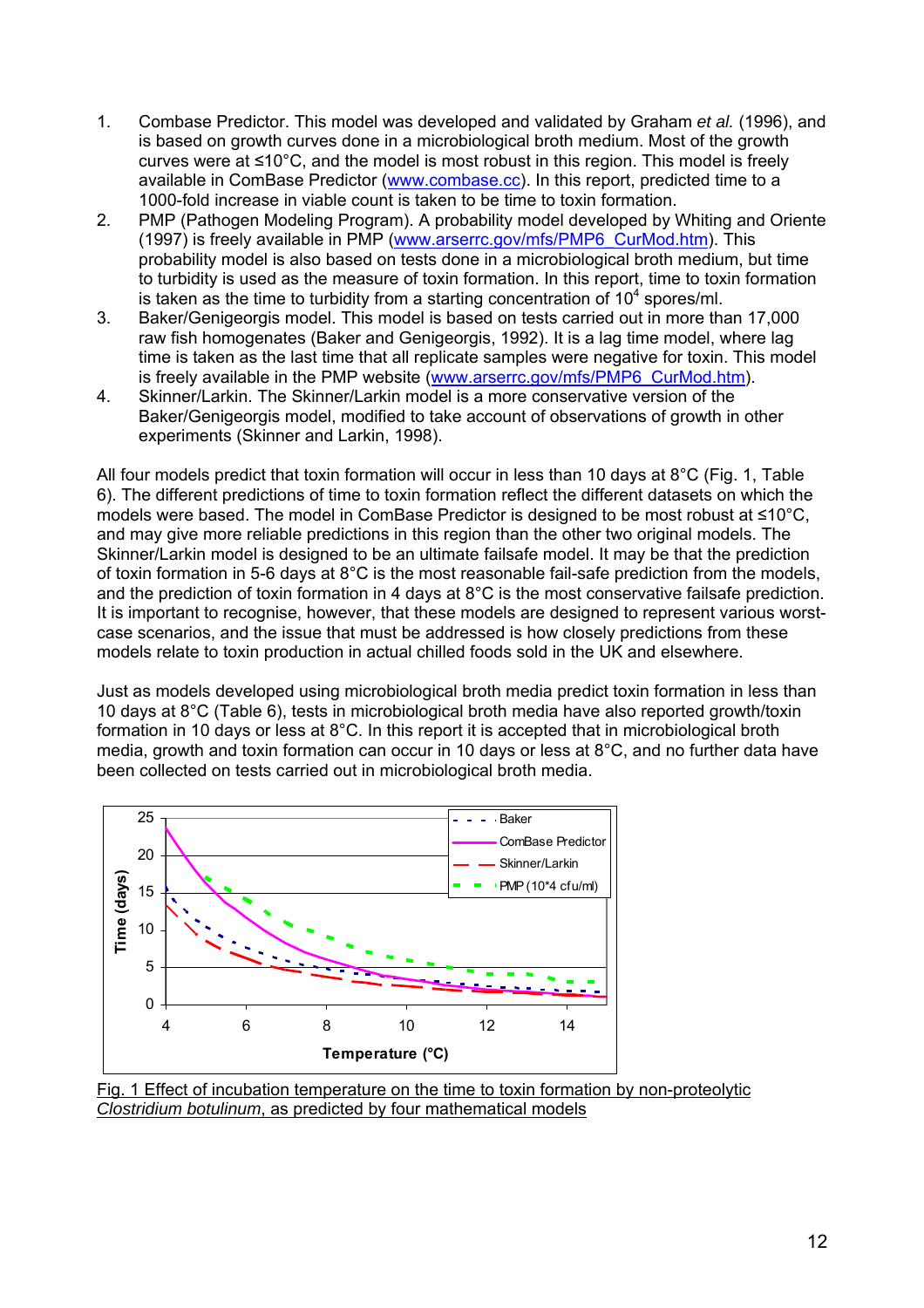Table 6 Example predictions of time to toxin formation by non-proteolytic *Clostridium botulinum* at 4°C-12°C from four predictive models

| Model                    |               | Predicted time to toxin formation (d) at specified temperature |               |               |               |               |       |                |      |
|--------------------------|---------------|----------------------------------------------------------------|---------------|---------------|---------------|---------------|-------|----------------|------|
|                          | $4^{\circ}$ C | $5^{\circ}$ C                                                  | $6^{\circ}$ C | $7^{\circ}$ C | $8^{\circ}$ C | $9^{\circ}$ C | 10°C. | $11^{\circ}$ C | 12°C |
| <b>ComBase Predictor</b> | 24            | 16                                                             | 12            | 8             | 6             | 5             |       |                |      |
| <b>PMP</b>               | --            |                                                                | 14            | 11            | 9             |               |       |                |      |
| <b>Baker/Genigeorgis</b> | 16            | 10                                                             | 8             | 6             | 5             |               |       |                |      |
| Skinner/Larkin           | 13            | 9                                                              | 6             | 5             |               | ◠             |       |                |      |

In order to collect literature data on toxin formation in chilled foods/food materials, an extensive literature search was carried out in January 2006, and combined with articles held in the personal libraries of the authors of this report. Data extracted from 61 literature publications yielded 887 independent tests of time to toxin formation. Additionally, 27 confidential datasets that contained 420 independent tests of time to toxin formation were kindly donated by members of the food industry. This gave a total of 1307 independent tests. One independent test would typically be one product, inoculated with a defined number of spores of non-proteolytic *C. botulinum* (a mixture of strains), incubated at one temperature, and sampled a number of times. Replicate samples would be removed and tested for toxin at various time points (often in duplicate or triplicate), and the last time when all the replicate samples were negative, and the first time that one of the replicate samples was positive noted. Toxin would typically be detected using a mouse test, although some data were based on growth tests. All the data are therefore from "challenge tests", where spores of non-proteolytic *C. botulinum* have been added to foods/food materials.

It should be noted that most of the data included in this assessment had not been generated for the purpose of evaluating the potential for growth and toxin production by non-proteolytic *C. botulinum* in chilled foods sold in the UK within 10 days or less at 10°C or below. The relevance of these data to short shelf-life chilled foods sold in the UK is in some cases, therefore, limited. Also, the number and proportion of positive tests is to some extent a reflection of the experimental design in the tests that have been carried out. For example, some tests have been carried out in sterile raw materials where conditions are very favourable for growth and toxin formation, while other tests have been carried in conditions not at all conducive to growth and toxin formation (e.g. preservatives added). The proportion of positive tests is a reflection of the balance between these extremes (and all intermediate positions). It is not easy to relate the number and proportion of positive tests to the safety of short shelf life chilled foods sold in the UK.

The results from 1307 independent challenge tests do, however, demonstrate that nonproteolytic *C. botulinum,* if present, is in some circumstances able to form toxin in foods and food materials at ≤10°C within 10 days. In total, 237 individual tests were positive for toxin formation by day 10 (19%). At 10°C, 132 of the tests were positive at day 10 (36%); at 8°C, 100 of the tests were positive at day 10 (19%); and at 4°C-7°C, five of the tests were positive (1%) (Table 7).

Since the current recommended storage temperature for chilled foods in England, Wales and Northern Ireland is ≤8°C, much effort has been dedicated to analysing data at 8°C. A total of 527 independent challenge test datasets with storage at 8°C were considered, and 100 of these were positive for toxin at day 10. Of the 100 positive tests, 56 were with raw or smoked fish, 41 were with sterile or pre-cooked food, two with sous-vide foods, and one with salted ham (Table 8). Based on these data there is a possibility that if contaminated with spores of non-proteolytic *C. botulinum*, raw or smoked fish could become toxic within 10 days at 8°C. Many of these positive tests provide a fail safe indication of the time to toxin formation in chilled foods, however in view of the large variety of chilled foods sold in the UK, it is possible that these observations of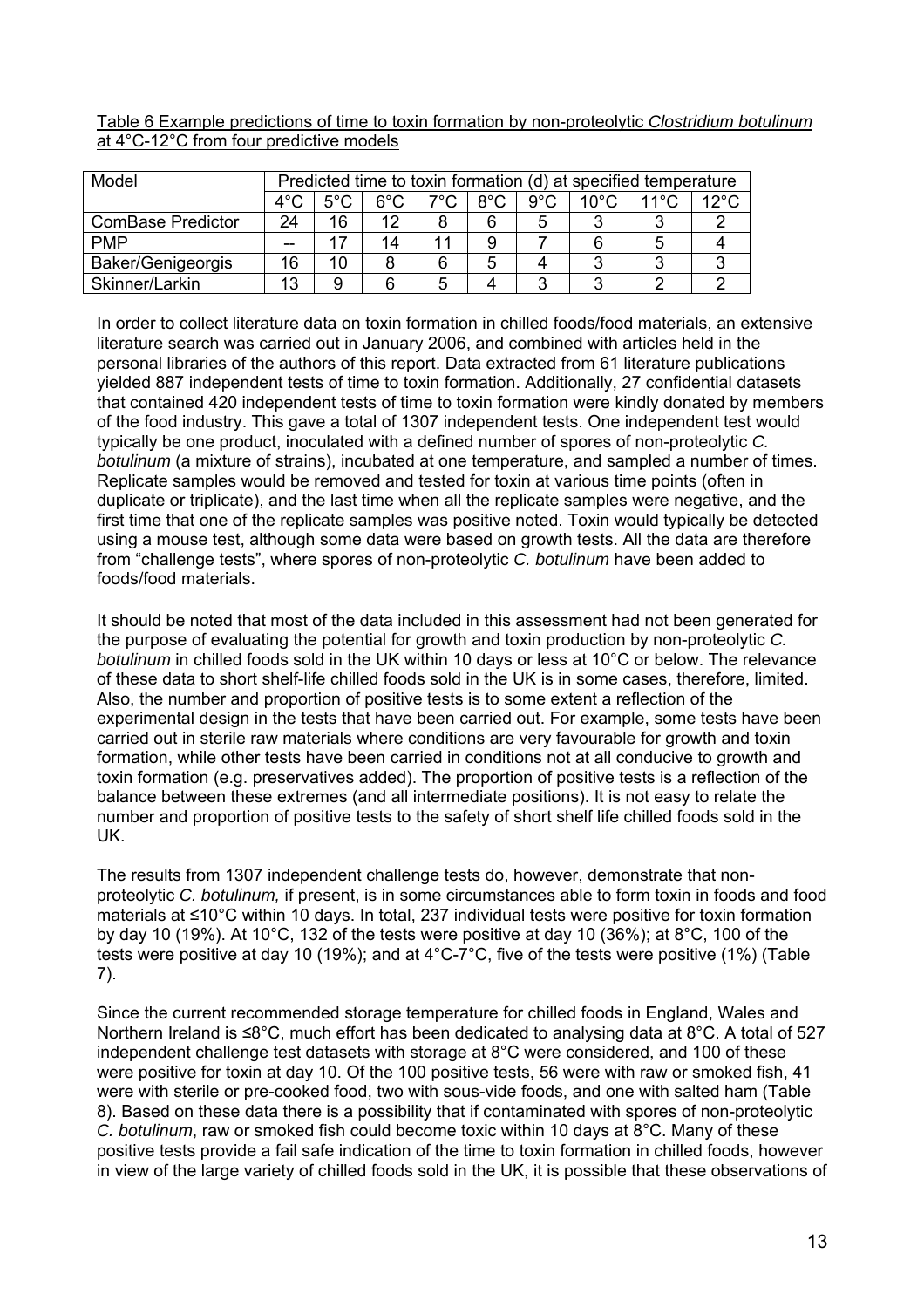toxin formation within 10 days at 8°C may be relevant to some chilled foods. The difficult issue is to identify which chilled foods. It should be noted that two sous-vide foods that were inoculated with spores prior to the heat treatment became toxic in nine days at 8°C, with eleven other sousvide foods becoming toxic at day 11/12.

| Storage conditions |               | Number of samples (percentage) negative/positive |                                              |  |  |  |  |
|--------------------|---------------|--------------------------------------------------|----------------------------------------------|--|--|--|--|
|                    |               |                                                  | for toxin under specified storage conditions |  |  |  |  |
| Temperature        | time          | Negative for toxin                               | Positive for toxin                           |  |  |  |  |
| $10^{\circ}$ C     | $\leq$ 5 days | 319 (93%)                                        | 24 (7%)                                      |  |  |  |  |
|                    | ≤10 days      | 238 (64%)                                        | 132 (36%)                                    |  |  |  |  |
|                    | ≤15 days      | 166 (50%)                                        | 166 (50%)                                    |  |  |  |  |
| $8^{\circ}$ C      | $\leq$ 5 days | 500 (98%)                                        | 12(2%)                                       |  |  |  |  |
|                    | $≤10$ days    | 414 (81%)                                        | 100 (19%)                                    |  |  |  |  |
|                    | ≤15 days      | 360 (72%)                                        | 142 (28%)                                    |  |  |  |  |

 $4-7^\circ$ C

TOTAL  $(4-10^{\circ}C)$ 

Table 7 Effect of storage conditions on toxin formation by non-proteolytic *C. botulinum* in challenge test experiments

Table 8 Summary of different food types in which toxin formation has been reported by nonproteolytic *C. botulinum* in 10 days at 8°C in challenge test experiments

 $≤5 \text{ days}$  389 (100%)  $\sqrt{0.00}$  $≤10 \text{ days}$  382 (99%)  $\frac{1}{5}(1\%)$ 

 $≤15 \text{ days}$  360 (94%) 22 (6%)  $≤5 \text{ days}$  1208 (97%)  $\frac{1}{36}$  (3%) ≤10 days | 1034 (81%) | 237 (19%)

 $≤15 \text{ days}$  886 (73%) 330 (27%)

| Food type                  | Total number of       |                          | Number of positive tests at each<br>indicated day |    |    |    |                |                          |     |
|----------------------------|-----------------------|--------------------------|---------------------------------------------------|----|----|----|----------------|--------------------------|-----|
|                            | positive tests (total |                          |                                                   |    |    |    |                |                          |     |
|                            | number of all tests)  | 3d                       | 4d                                                | 5d | 6d | 7d | 8d             | 9d                       | 10d |
| Raw/smoked fish            | 56 (169)              | $\overline{\phantom{0}}$ | 5                                                 | -  |    | 24 | 2              | 0                        | 24  |
| Sterile minced beef        | (97)<br>25            | $\overline{\phantom{0}}$ | າ                                                 | 5  | 3  | 5  | 2              | 7                        |     |
| Cooked turkey breast       | (75)<br>13            |                          |                                                   |    |    |    |                | 6                        |     |
| Pre-cooked sous-vide foods | (15)                  |                          |                                                   |    |    |    | $\overline{2}$ | $\overline{\phantom{0}}$ |     |
| Sous-vide foods            | 2(110)                | -                        |                                                   |    |    |    | -              | $\overline{2}$           | -   |
| Other foods                | (61)<br>2             | -                        |                                                   |    |    |    | -              | -                        | 2   |
| Total                      | 100 (527)             |                          |                                                   | 5  |    | 29 | 13             | 15                       | 27  |

All the data for toxin production within 25 days or less are summarised in Fig. 2, along with the prediction of time to toxin formation from ComBase Predictor. In 38 independent tests, time to toxin formation was more rapid than predicted by this model. These tests were from ten different publications, and the foods/food materials involved were raw fish (in 21 tests), cooked turkey breast (1 test), pre-cooked sous-vide beef with gravy (2 tests), cooked minced beef (12 tests), and sterile chicken skin and exudate (2 tests).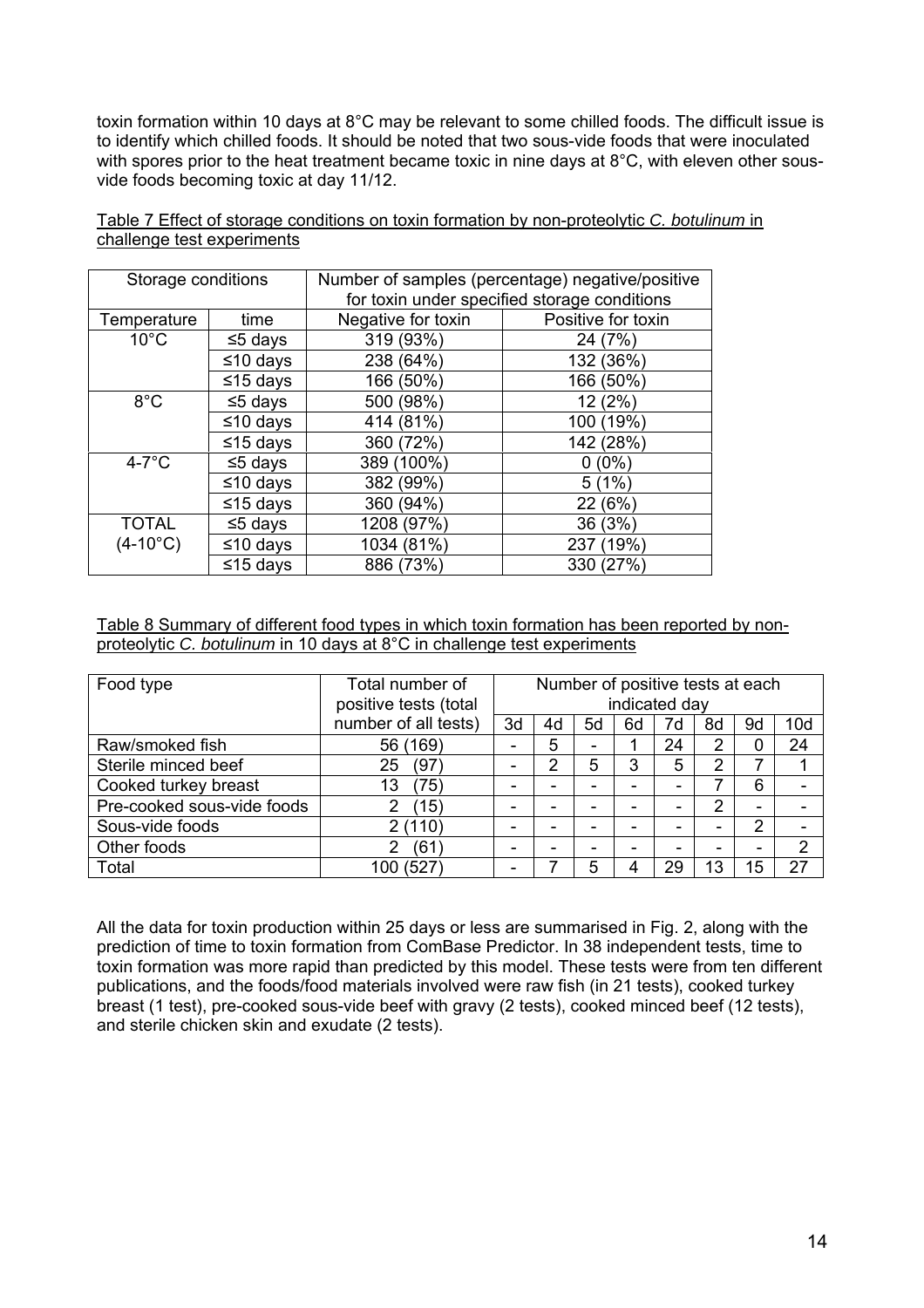

Fig. 2 Effect of incubation temperature on time to toxin formation by non-proteolytic *C. botulinum*. The curve is predicted time to toxin from ComBase Predictor. Observations of time to toxin formation in foods and food materials at 4°, 5°, 6°, 8° and 10°C are shown. Where there is more than one observation at each temperature/time, successive observations are plotted to the right (and give the "bars"). Many tests were negative for toxin formation at 25 days (especially at 4°C-7°C) and are not shown.

It was noted in several studies that toxin formation can be as rapid (or in some circumstances more rapid) in foods packed in air as under VP or low-oxygen MAP (presumably because there is no oxygen in the food, i.e. the food is reduced [in some cases possibly by aerobic organisms]). For example, in one study at 12°C flounder became toxic in 11 days in air, in 10-14 days in various anaerobic modified atmospheres, and in 15 days in VP. Packaging under air or a similar oxygen-containing atmosphere is therefore not a guarantee that toxin formation by nonproteolytic *C. botulinum* will be prevented.

In considering the effect of new processing technologies, it is apparent that there is very little information on the effect of these technologies compared to the wealth of data on the effect of heat. This results in a major issue when it comes to using a new process, while some of its effects may be predictable, the confidence in the prediction will be low, and the need for extensive validation is high. The effects of four "new" processes (high hydrostatic pressure (HPP), pulsed electric field, irradiation pasteurisation and pulsed light) on non-proteolytic *C. botulinum* have been considered, and the effectiveness is dependent on the type of process applied, some do have a killing effect if properly applied, whilst others have a very limited effect. Thus, any use of new process technology to inactivate non-proteolytic *C. botulinum* will have to be extensively validated. The validation would need to take into account strain variation, the effects of the food type, composition and storage regime, and any effects on other food microflora. In establishing safe processes, it is important that at the very least, 'equivalence' with established safe technologies must be assured.

#### DISCUSSION OF THE DATA

At a first glance, the reported ability of non-proteolytic *C. botulinum* to form toxin at 8°C and below within 10 days would appear to be in conflict with the observation of safe production and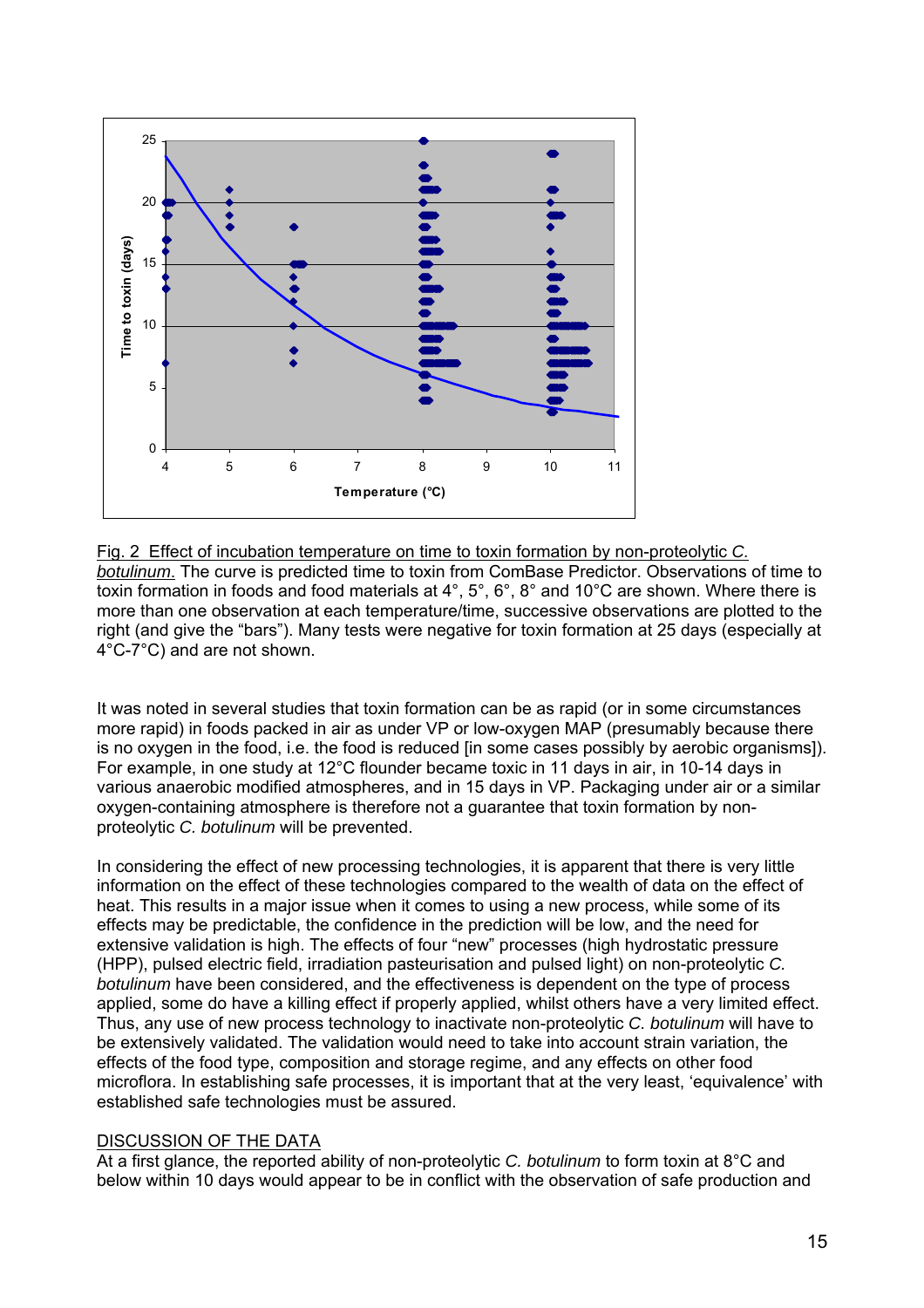sale of large quantities of correctly stored commercial chilled food in the UK and overseas without incidence of botulism. For example, approximately 4 x 10<sup>9</sup> commercial chilled prepared meals have been produced following 8°C/10 days (shelf-life often 7-8d) since 1990 in the UK. That there have been no botulism outbreaks associated with correctly stored chilled foods is presumably a reflection that one or both of the following controls has ensured safety;

- (i) the foods contain no spores or only a low number of spores of non-proteolytic *C. botulinum*,
- (ii) the foods do not support growth and toxin formation by non-proteolytic *C. botulinum* within the time and temperature of storage.

Short shelf-life chilled foods that have been sold in the UK would therefore appear to have "unknown controlling factors (unknown hurdles)" that have prevented growth and toxin formation by non-proteolytic *C. botulinum*. These "unknown controlling factors" might include:

- a. low spore contamination
- b. a heat process that damages or decreases the number of spores
- c. an inhibitory background microflora
- d. a reduced pH, low water activity, high NaCl concentration, preservatives, inhibitory modified atmosphere, an effect of food structure, or a combination of these
- e. storage at less than 8°C through part or all of the chill chain
- f. consumption of the food before the end of shelf-life
- g. the food is heated before consumption to inactivate any toxin formed

It is important to note however, that:

- (i) different "unknown controlling factors" are likely to be important in different chilled foods
- (ii) the magnitude and variability of these "unknown controlling factors" is not known and is likely to be different for different foods, consequently the safety margin is not known and will vary from chilled food to chilled food, and may also vary from pack to pack for each food.

Considering the large range of short shelf life chilled foods sold in the UK, and the above comments, it is likely that some chilled foods are a bigger risk than others. It may be possible to categorise the foods as a high, medium or low risk, and for these different risk categories to have a different maximum shelf-life at 8°C. For example, raw fish is a high risk product, with numerous challenge tests indicating the possibility of toxin formation in 10 days at 8°C. A difficult matter is to decide which foods fit into which category, and from the unpublished work of Baker on sous-vide foods, it is clear that this will not be straightforward. The designation of low, medium or high risk should be made only on the basis of sound scientific evidence.

In conclusion, it is not easy to base a determination of the maximum shelf-life of chilled foods at 8°C (where other controlling factors are not known) on only the data from 1307 independent tests of toxin formation by non-proteolytic *C. botulinum*. It is clear that, given the correct circumstances, if present, non-proteolytic *C. botulinum* can form toxin in 10 days or less at 8°C. That this has not happened with short shelf-life chilled foods sold in the UK (or internationally) must be due to presence of one or more "unknown controlling factors". The difficulty is that the magnitude, variability and nature of these "unknown controlling factors" is not known, and it is suspected that they are not the same for all chilled foods. The position is therefore that although short shelf-life foods have been produced safely in the UK and internationally for more than two decades, it is not known precisely what the safety margins are with respect to foodborne botulism. Research is needed to identify the magnitude, variability and nature of these "unknown controlling factors". This will aid the continued safe development of chilled foods in the UK and internationally.

This study noted a dramatic effect of storage temperature on toxin formation by non-proteolytic *C. botulinum*. For example from the model in ComBase Predictor, time to toxin is predicted as 3 days at 10°C, 6 days at 8°C, 12 days at 6°C, 16 days at 5°C, and 24 days at 4°C. Thus, if all chilled food could be maintained at 4°C/5°C (for example) throughout the chill chain (including in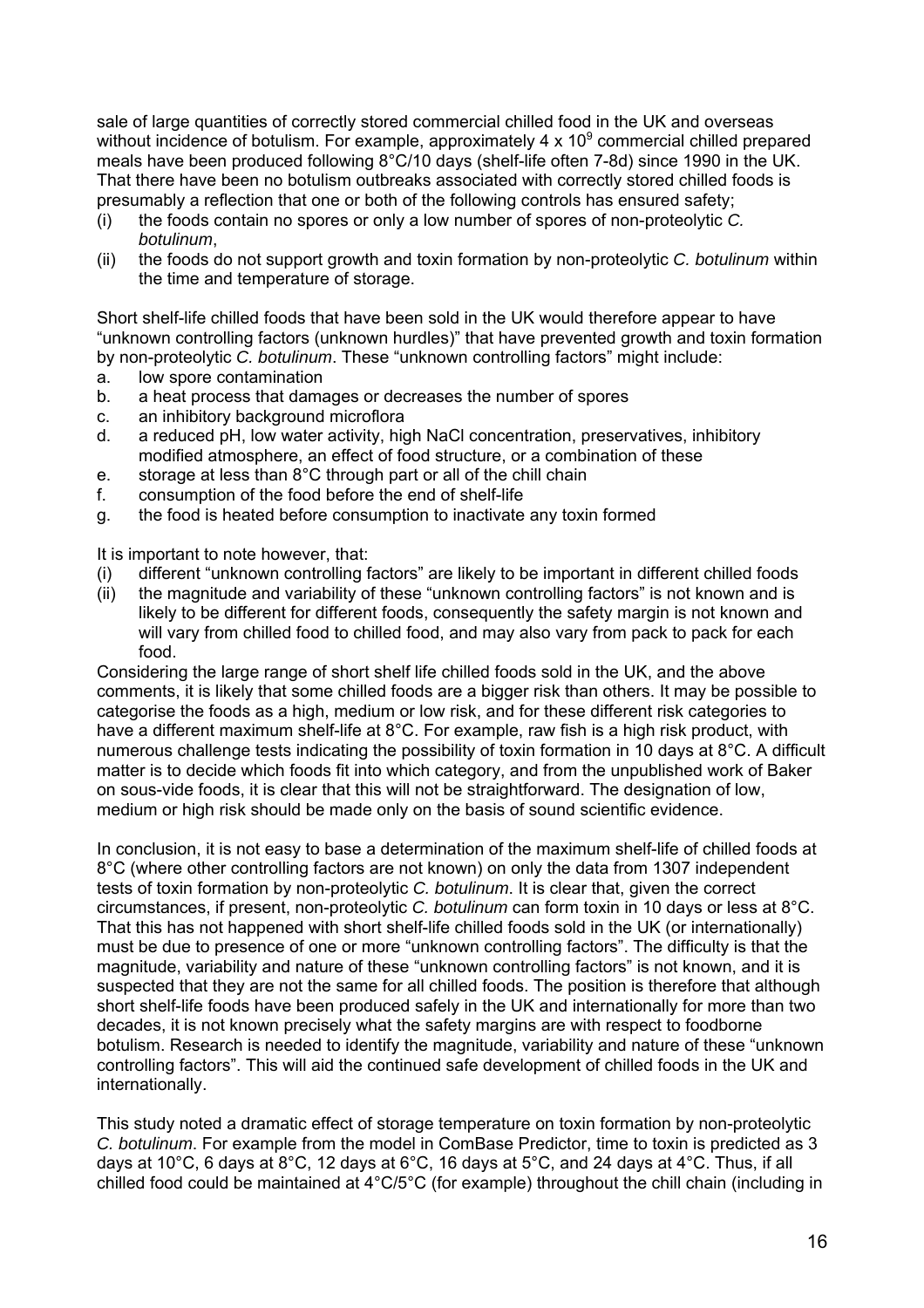the home), the safety margin would be extended further. It is likely that there will also be a benefit with other psychrotrophic pathogens and shelf-life extension may also be possible. In order to further extend the margins of safety of chilled foods with respect to psychrotrophic foodborne pathogens, it is suggested the UK continues to strive for better temperature control throughout the chill chain (including domestic storage), and that 5°C is adopted as a target for best practice. It should be noted that this comment is not based on any particular outbreak of food poisoning. This suggestion re-iterates various recommendations made by Richmond in 1991.

#### **8. Re-packing VP/MAP chilled foods during the 10 day shelf-life**

It has been brought to our attention that some chilled VP/MAP foods such as meat may be given a "rolling 10 day shelf-life". That is, the product is opened during the initial 10 day shelf-life, some is used, and then the remainder is repacked and given a further 10 day shelf-life. Thus, the shelf-life is extended beyond 10 days without the identification of other factors that control toxin formation by non-proteolytic *C. botulinum*. While we are not aware of this practice leading to outbreaks of botulism, this represents a significant divergence from the guidance and would appear to be a high risk practice.

For foods where no other controlling factor can be identified, the maximum shelf-life is 10 days, and this should commence once the product is first vacuum or modified atmosphere packed. The shelf-life must not be restarted if the product is subject to a further packing under vacuum or modified atmosphere, unless other controlling factors (as described by the ACMSF) are applied.

#### **9. Risk assessments**

Risk assessment is a frequently used term that can have many definitions. Formal Codex type risk assessments are well defined, require considerable data and are formally recorded, in order to provide a transparent assessment of the risks associated with the production of particular products. In this review, formal risk assessments of growth and toxin formation by nonproteolytic *C. botulinum* in a cooked sliced meat and in gnocchi, have been considered. Both assessments used slightly different approaches, but came to the conclusion that the products (which were not given a 90°C/10 min process and did not have pH or Aw controls), could be stored for longer than 10 days at 8°C, and remain safe with respect to the risks from nonproteolytic *C. botulinum*. In the case of the gnocchi the results from the risk assessment were confirmed in a challenge test.

The term risk assessment is also often used to describe less formal determinations of product risk, however these less formal and structured assessments provide useful information in specific product categories. Work done on fresh produce packed in MAP, suggests that whilst there may be risks of growth from *C. botulinum*, this may only occur in temperature abused product (>12°C) and will usually be preceded by gross product spoilage that would render that product organoleptically unacceptable to the consumer. Assessment of various fish products has considered that unless a sporicidal heat process is given, the presence of non-proteolytic *C. botulinum* spores should be assumed, and suitable controls (pH or Aw) put in place. These assessments have not however indicated any shelf life requirements (times or temperatures) if the controls are not in place. In these situations where no specific controls are recognised, recommendations to employ predictive microbiology or challenge testing are often given.

One issue noted while considering the risks presented by non-proteolytic *C. botulinum* in chilled MAP/VP products, is that while challenge test data may indicate the potential for growth and toxin formation, it is known that many thousands of millions of packs of product of this type have been sold around the world, with no evidence of botulism having occurred (except very rarely, when a product has been temperature abused). The use of data from this large commercial production enables an assessment of the risks arising from these products. This has been done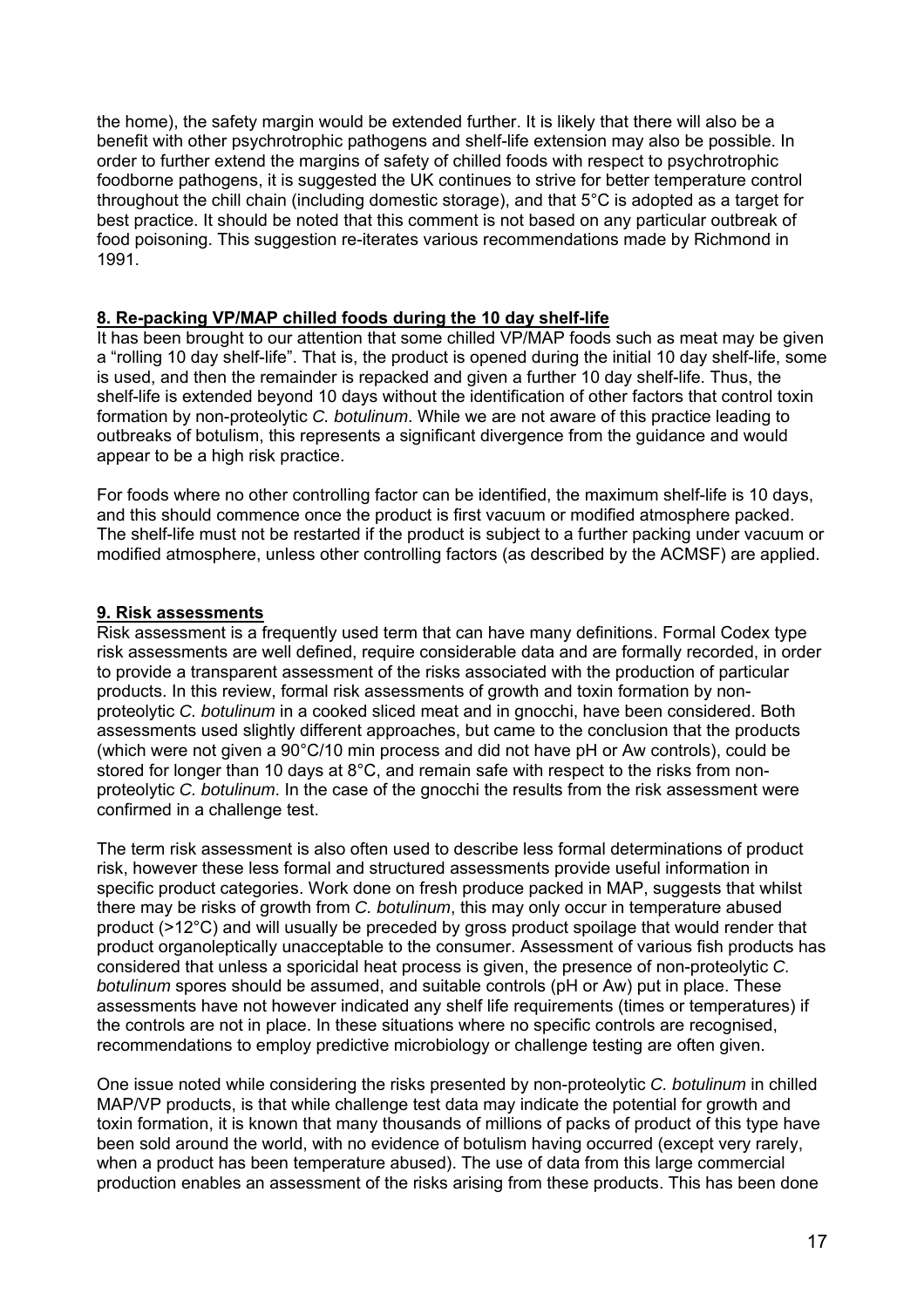previously for proteolytic *C. botulinum* in canned meats, and this type of approach adds value to an assessment of non-proteolytic *C. botulinum* in chilled MAP/VP products. Some very preliminary data assessment indicates that the safety units for cooked chilled foods, sliced cooked meats and raw red meats are all  $>9.8$  (i.e. 1 in  $>10^{9.8}$  packs are associated with botulism) while for smoked fish it is estimated that the safety unit is  $>8.0$  (i.e. 1 in  $>10^{8.0}$  packs are associated with botulism). These of the same order as for canned meats.

### **10. Conclusions**

1. It is concluded that for short shelf life foods where other controlling factors are not identified, the FSA should include in their document, "storage at ≤8°C and a shelf-life of ≤10 days", rather than "storage at ≤5°C and a shelf-life of ≤10 days or storage at 5°-8°C and a shelf-life of ≤5 days". This conclusion is based on the extensive sales of chilled foods without any incidence of foodborne botulinum (when correctly stored). It is cautioned, however, that if present, nonproteolytic *C. botulinum* can form toxin in 10 days and less at 8°C, and there is insufficient clear information as to what the safety margins are in foods as sold, particularly when attempting to take into account the temperature performance of the complete chill chain throughout foods' shelf lives. Great care must be used when modifying current industrial practice (e.g. extending the shelf-life of chilled foods over that currently used), and in the development of new products. Since, although current industrial practice appears safe, it is possible that chilled foods could be produced for which a 10 day shelf life at 8°C would not be suitable. It would seem logical to apply this approach to all chilled food sold in the UK.

2. The safety of short shelf life commercial chilled foods in the UK (and internationally) relies on the presence of one or more "unknown controlling factors", the magnitudes, variabilities or natures of which are not known. Research is needed to improve understanding of these "unknown controlling factors", in order to aid the continued safe development of chilled foods in the UK (and internationally).

3. It is concluded that for foods where no specific controlling factor can be identified, the maximum shelf-life is 10 days, and that this commences once the product is first vacuum or modified atmosphere packed. The shelf-life should not be restarted if the product is subject to a further packing under vacuum or modified atmosphere, unless other controlling factors (as described by the ACMSF (1992)) are applied.

4. Software tools and predictive models should be developed to contribute to the continued safe development of chilled foods. Software tools could be built using existing data and models, for example to describe the effect of time/storage temperature during manufacture, distribution, retail storage and domestic storage on time to toxin formation by non-proteolytic *C. botulinum*. There would be merit in including distributions of time and temperature. Software packages could also be developed, using existing data, to describe the effect of heating time and temperature and incubation temperature (and also mild preservative factors) on time to toxin formation from 10<sup>6</sup> spores of non-proteolytic *C. botulinum*. Predictive models are not available that describe the effect of nitrite on growth of non-proteolytic *C. botulinum* and further work is needed in this area (e.g. the current model in ComBase Predictor could be extended to a four factor model, with nitrite added).

5. Many documents refer to 6-log non-proteolytic *C. botulinum* processes for long shelf life products (90°C/10 min or equivalent), which are based on the ACMSF 1992 approach. However, different z values are referred to, resulting in a range of processes that are intended to be equivalent, but which are not in reality. The appropriate choice of z value is a matter that needs to be addressed by research.

6. The last surveys of UK domestic refrigerator temperatures and the temperature of UK mail order chilled food during distribution were carried out in the early 1990s. In view of the elapsed